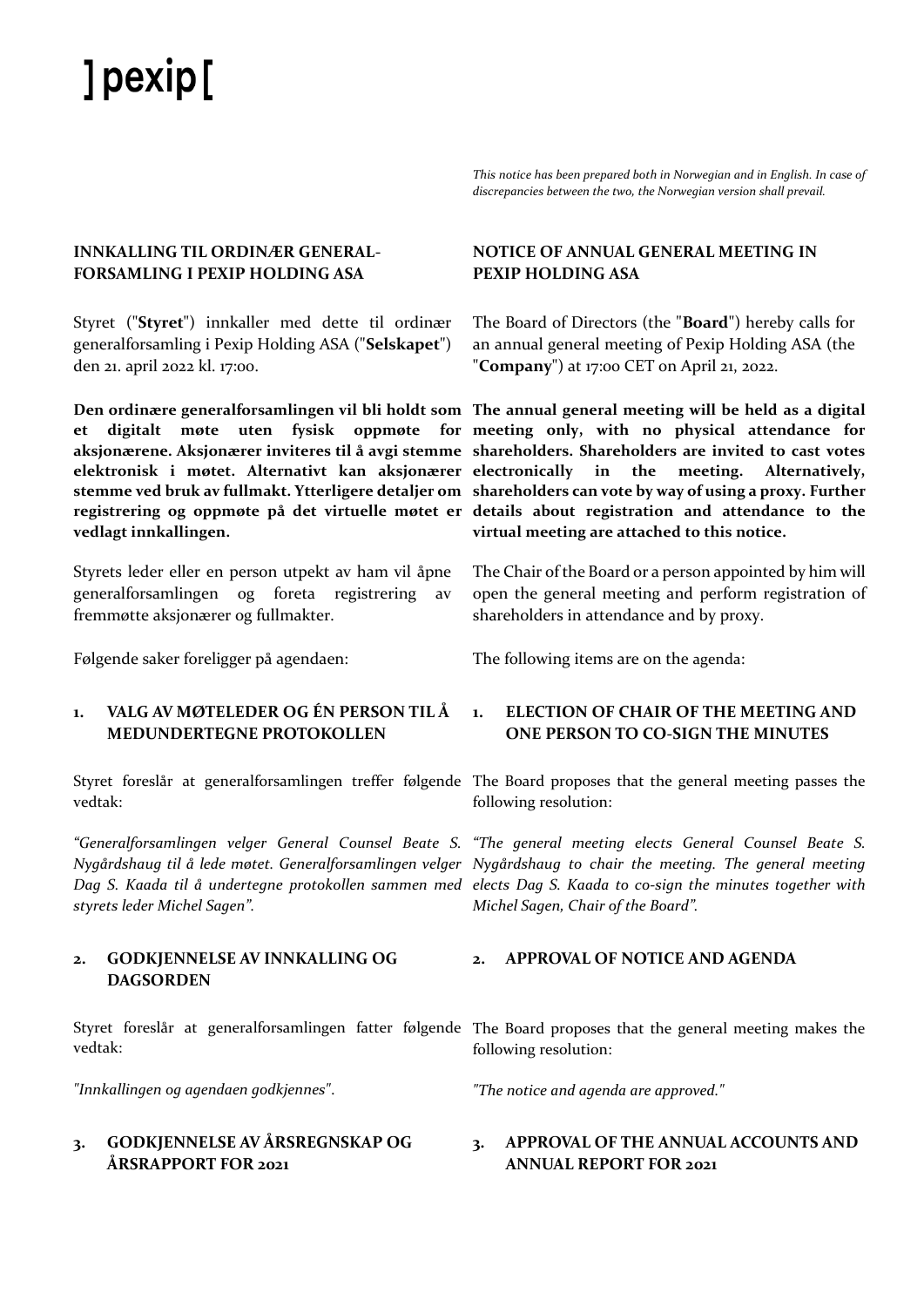hjemmeside.

vedtak:

*"Generalforsamlingen godkjenner Selskapets årsregnskap og Styrets beretning for 2021"*.

# **4. GODKJENNELSE AV HONORAR TIL REVISOR 4. APPROVAL OF AUDITOR REMUNERATION**

Styret foreslår at honorar til revisor dekkes etter regning, med NOK 5 000 000.

vedtak:

*til revisor for 2021"*.

# **5. GODKJENNELSE AV HONORAR TIL STYRET, REVISJONSUTVALGET OG VALGKOMITEEN**

#### **5.1 Godkjennelse av honorar til Styret**

som er gjort tilgjengelig på Selskapets hjemmeside.

vedtak:

*honorarer til Styret"*.

#### **5.2 Godkjennelse av honorar til Revisjonsutvalget**

Revisjonsutvalget som er gjort tilgjengelig på Selskapets hjemmeside.

vedtak:

Styrets årsberetning og Selskapets årsregnskap for 2021 ble The Board's report and the Company's financial statements publisert 31. mars 2022 og er tilgjengelig på Selskapets for 2021 were published on March 31, 2022 and are available on the Company's web page.

Styret foreslår at generalforsamlingen fatter følgende The Board proposes that the general meeting makes the following resolution:

> *"The general meeting approves the Board's report and the Company's financial statements for 2021."*

The Board proposes that the auditor fee is approved as invoiced, with NOK 5,000,000.

Styret foreslår at generalforsamlingen fatter følgende The Board proposes that the general meeting makes the following resolution:

"Generalforsamlingen godkjenner styrets forslag til honorar "The general meeting approves the Board's proposal for the *auditor's fee for 2021."*

# **5. APPROVAL OF REMUNERATION TO THE BOARD OF DIRECTORS, AUDIT COMMITTEE AND THE NOMINATION COMMITTEE**

#### **5.1 Approval of remuneration to the Board**

Det vises til valgkomiteens forslag til godtgjørelse til Styret Reference is made to the Nomination Committee's proposal for remuneration to Board, which is made available on the Company's web page.

Styret foreslår at generalforsamlingen fatter følgende The Board proposes that the general meeting makes the following resolution:

*"Generalforsamlingen godkjenner valgkomiteens forslag til "The general meeting approves the Nomination Committees proposal for remuneration to the Board."*

#### **5.2 Approval of remuneration to Audit Committee**

Det vises til valgkomiteens forslag til godtgjørelse til Reference is made to the Nomination Committee's proposal for remuneration to Audit Committee, which is made available on the Company's web page.

Styret foreslår at generalforsamlingen fatter følgende The Board proposes that the general meeting makes the following resolution:

*"Generalforsamlingen godkjenner valgkomiteens forslag til "The general meeting approves the Nomination Committees*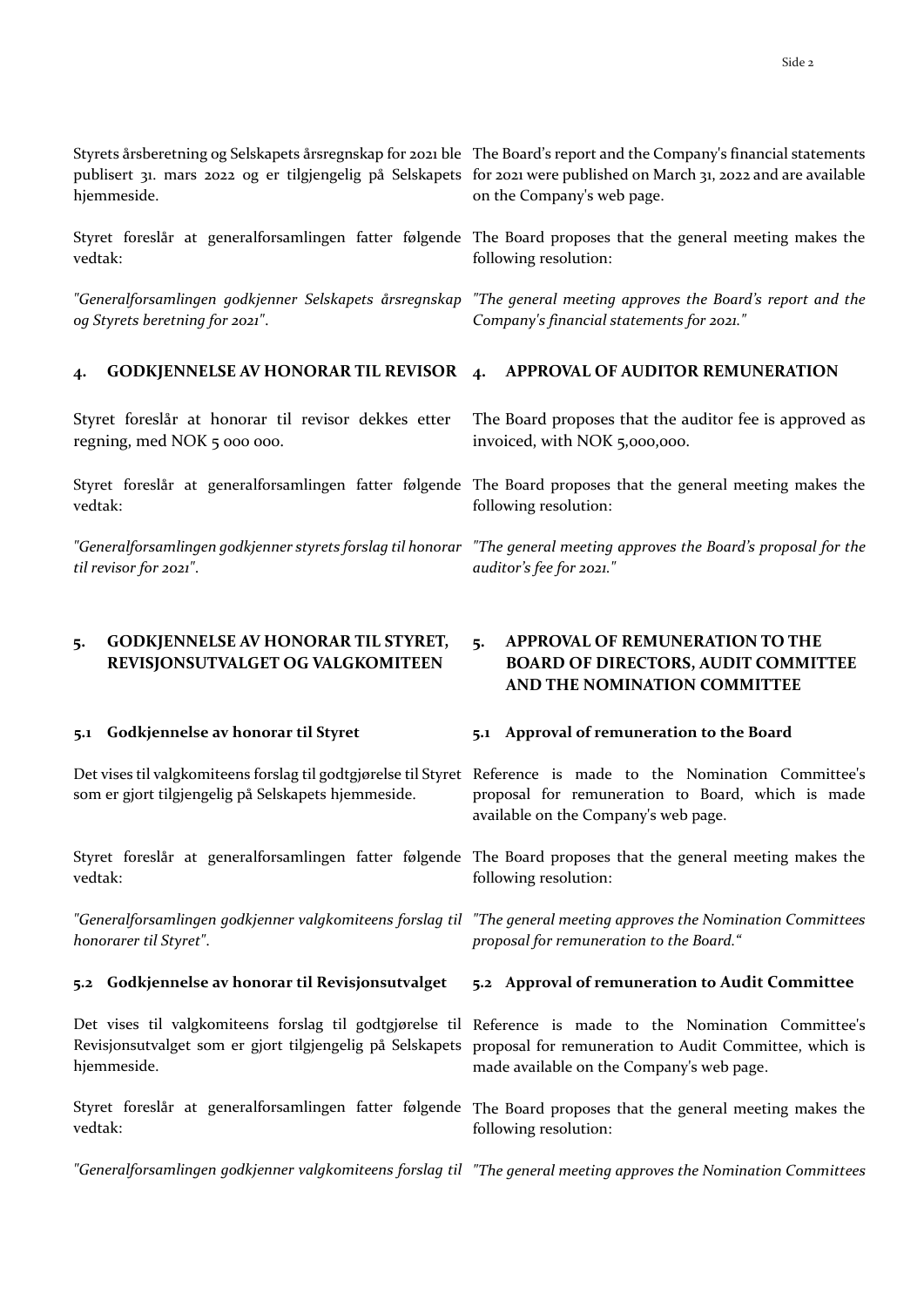# **5.3 Godkjennelse av honorar til valgkomiteen**

hjemmeside.

vedtak:

*honorarer til valgkomiteen"*.

hjemmeside.

generalforsamlingen fatter følgende vedtak:

*på ett år."*

at generalforsamlingen kan avgi stemme på hver kandidat separate voting for each individual candidate. enkeltvis.

Det vises til valgkomiteens forslag til sammensetning av Styret som er gjort tilgjengelig på Selskapets hjemmeside.

generalforsamlingen fatter følgende vedtak:

*honorarer til Revisjonsutvalget"*. *proposal for remuneration to the Audit Committee. "*

**5.3 Approval of remuneration to Nomination Committee**

Det vises til valgkomiteens forslag til godtgjørelse til Reference is made to the Nomination Committee's valgkomiteen som er gjort tilgjengelig på Selskapets proposal for remuneration to Nominations Committee, which is made available on the Company's web page.

Styret foreslår at generalforsamlingen fatter følgende The Board proposes that the general meeting makes the following resolution:

*"Generalforsamlingen godkjenner valgkomiteens forslag til "The general meeting approves the Nomination Committees proposal for remuneration to the Nomination Committee. "*

# **6. VALGKOMITÉ 6. NOMINATION COMMITTEE**

Det vises til valgkomiteens forslag til sammensetning av Reference is made to the Nomination Committee's valgkomiteen, som er gjort tilgjengelig på Selskapets proposal for the composition of the committee, which is made available on the Company's web page.

I tråd med komiteens innstilling foreslår styret at In accordance with the committee's proposal, the Board proposes that the general meeting makes the following resolutions:

*"Dag S. Kaada gjenvelges som leder av Selskapets "Dag S. Kaada is re-elected as chair of the Company's valgkomité, og hver av Oddvar Fosse og Aril Resen Nomination Committee, and each of Oddvar Fosse and Aril gjenvelges som medlemmer av komiteen, alle for en periode Resen are re-elected as members of the committee, all for a period of one year."*

Som det følger av fullmaktsskjemaet, vil det legges opp til As follows from the proxy form, it will be facilitated for

### **7. VALG AV STYREMEDLEMMER 7. ELECTION OF DIRECTORS OF THE BOARD**

Reference is made to the Nomination Committee's proposal for the composition of the Board, which is made available on the Company's web page.

I tråd med komiteens innstilling foreslår styret at In accordance with the committee's proposal, the Board proposes that the general meeting makes the following resolutions:

"Michel Sagen gjenvelges som leder av Selskapets styre, og "Michel Sagen is re-elected as Chair of the Company's Board, *Per Haug Kogstad og Irene Kristiansen gjenvelges som and Per Haug Kogstad and Irene Kristiansen are re-elected styremedlemmer, alle for en periode på ett år. Kjell Skappel as Board members, all for a period of one year. Kjell Skappel velges som nestleder av Selskapets styre og Marianne is elected as Vice-Chair and Marianne Wergeland Jenssen is*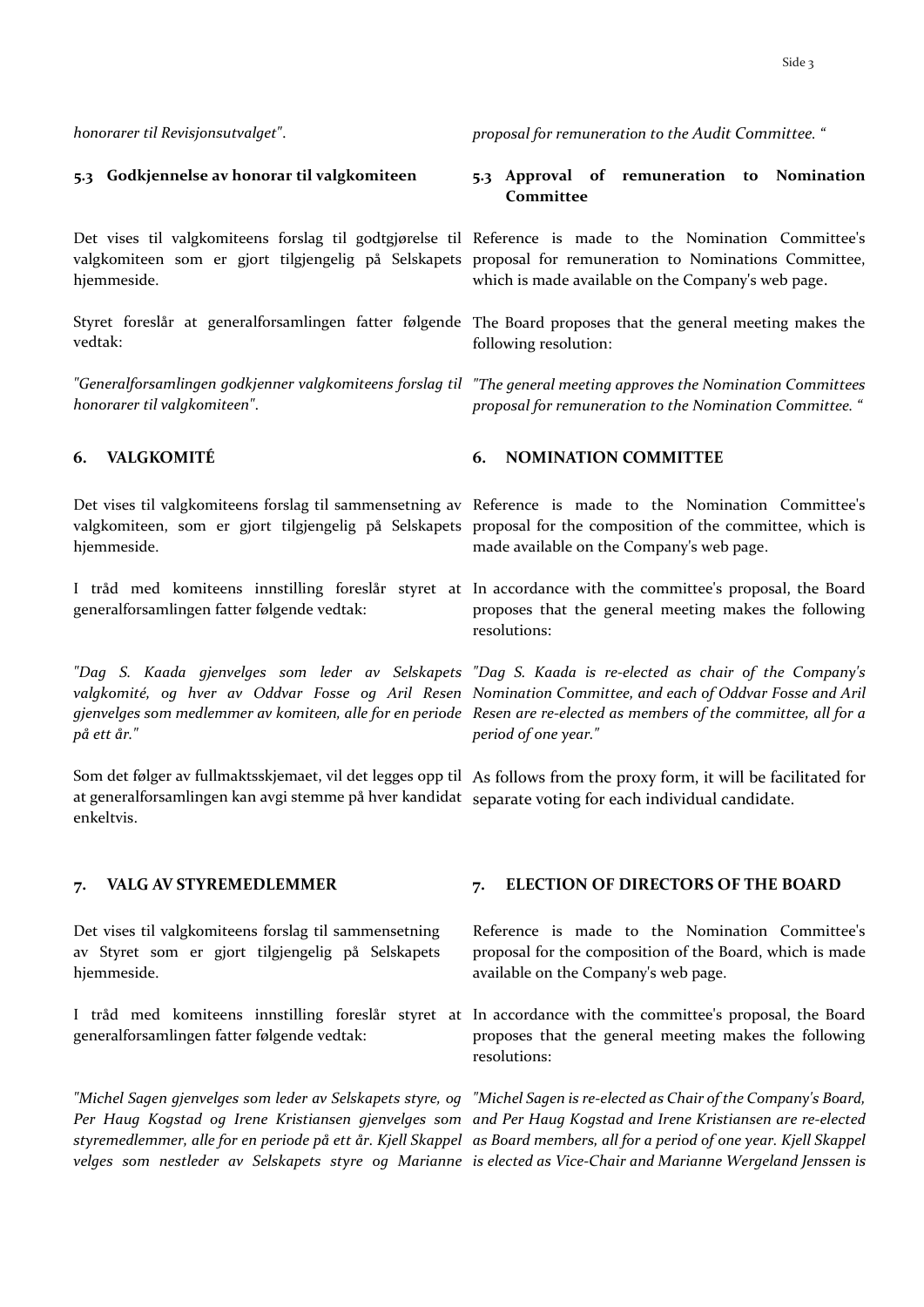*velges som nye styremedlemmer for en periode på to år."*

*Som det følger av fullmaktsskjemaet, vil det* legges opp til As follows from the proxy form, it will be facilitated for at generalforsamlingen kan avgi stemme på hver kandidat separate voting for each individual candidate. enkeltvis.

# **8. REDEGJØRELSE FOR FORETAKSSTYRING, JF. REGNSKAPSLOVEN § 3-3B**

for 2021, som er tilgjengelig på Selskapets hjemmeside.

vedtak:

*"Generalforsamlingen støtter selskapets rapport om eierstyring og selskapsledelse for regnskapsåret 2021."*

# **9. RETNINGSLINJER OG RAPPORT FOR FASTSETTELSE AV GODTGJØRELSE FOR LEDENDE ANSATTE**

fjerde ledd i allmennaksjeloven.

*Wergeland Jenssen gjenvelges som styremedlemmer, begge re-elected as Board member, both for a period of two years. for en periode på to år. Phillip Austern and Iselin Nybø Phillip Austern and Iselin Nybø are elected as new Board members for a period of two years."*

# **8TATEMENT ON CORPORATE GOVERNANCE PURSUANT TO SECTION 3-3B OF THE NORWEGIAN ACCOUNTING ACT**

Det følger av allmennaksjeloven § 5-6 (5) at Pursuant to section 5-6 fifth paragraph of the Norwegian generalforsamlingen skal behandle redegjørelse for Public Limited Liability Companies Act, the general foretaksstyring som er avgitt i henhold til regnskapsloven meeting shall consider the statement on corporate § 3-3b. Redegjørelsen er inntatt i Selskapets årsberetning governance made in accordance with section 3-3b of the Norwegian Accounting Act. The statement is included in the Company's annual report for 2021, which is available on the Company's web page.

Styret foreslår at generalforsamlingen treffer følgende The Board proposes that the general meeting passes the following resolution:

> *"The general meeting endorses the Company's report on corporate governance for the financial year 2021."*

# **9. REMUNERATION- GUIDELINES AND REPORT FOR SENIOR EXECUTIVES**

I samsvar med allmennaksjeloven § 6-16a og tilhørende In accordance with section 6-16a of the Norwegian Public forskrift har Styret utarbeidet oppdaterte retningslinjer Limited Liability Companies Act and ancillary for fastsettelse av godtgjørelse for ledende ansatte i regulations, the Board has prepared updated guidelines Selskapet samt rapport for godtgjørelse til ledende for remuneration for senior executives of the Company as personell for regnskapsåret 2021, jfr. allmennaksjeloven § well as a report on the remuneration of leading personnel 6-16b. Rapporten inneholder informasjon om hvordan for the accounting year 2021, cf. the Norwegian Public gjeldende retningslinjer for lederlønninger ble praktisert Limited Companies Act section 6-16b. The report contains av Selskapet og hvordan ledende ansatte ble avlønnet i information on how the applicable guidelines for 2021. Rapporten er gjenstand for en rådgivende executive remuneration were practiced by the Company avstemning på generalforsamlingen i henhold til § 5 -6 and how members of the executive management team were remunerated in 2021. The report is subject to an advisory vote by the general meeting in accordance with section 5-6 fourth paragraph of the Norwegian Public Limited Companies Act.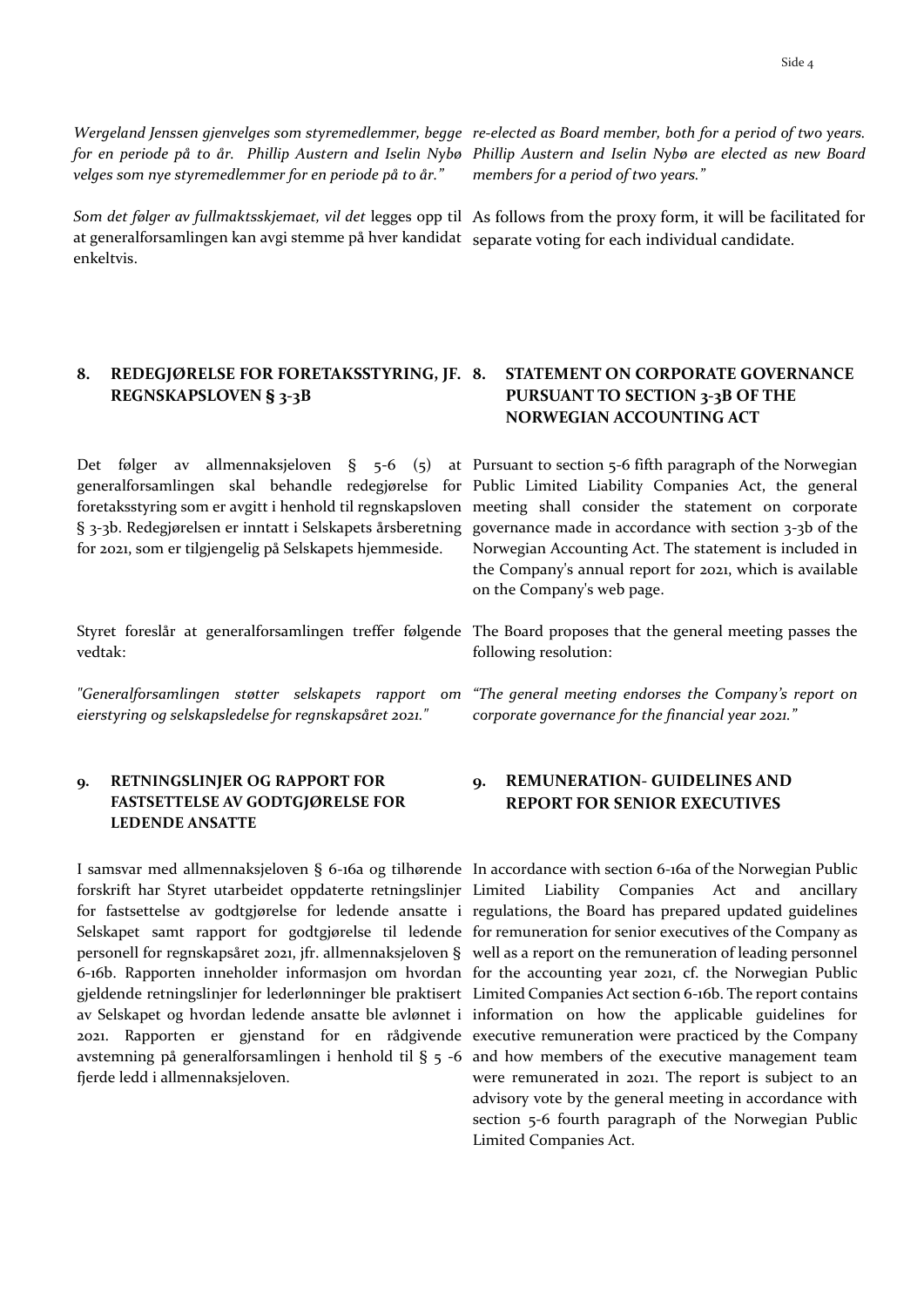Selskapets hjemmeside.

vedtak:

*"Retningslinjene i henhold til allmennaksjeloven § 6-16a og tilhørende forskrift godkjennes."*

*"Rapporten etter allmennaksjeloven § 6-16b og tilhørende forskrifter er godkjent".*

# **10. GENERELL STYREFULLMAKT TIL Å UTSTEDE AKSJER**

I tråd med tidligere ønsker Styret å legge til rette for at Selskapet skal kunne utstede aksjer i situasjoner der dette anses gunstig for Selskapet, herunder i forbindelse med kapitalinnhenting til finansiering av Selskapets virksomhet og i forbindelse med potensielle oppkjøp.

På denne bakgrunn foreslår Styret at generalforsamlingen fatter følgende vedtak om fornyet styrefullmakt:

- *(i) Styret gis fullmakt til å øke aksjekapitalen med et maksimumsbeløp på NOK 310 000 gjennom én eller flere aksjekapitalutvidelser ved utstedelse av nye aksjer.*
- *(ii) Tegningskurs per aksje fastsettes av Styret i forbindelse med hver enkelt utstedelse.*
- *(iii) Fullmakten gjelder til ordinær generalforsamling i 2023, dog ikke lenger enn til 30. juni 2023.*
- *(iv) Eksisterende aksjonærers fortrinnsrett til å tegne og bli tildelt aksjer kan fravikes, jf. allmennaksjeloven §§ 10-4 og 10-5.*
- *(v) Fullmakten kan benyttes i forbindelse med kapitalinnhenting til finansiering av Selskapets virksomhet, og i forbindelse med oppkjøp og*

Retningslinjene og rapport for 2021 ble publisert 31. mars The remuneration guidelines and the remuneration 2022 er inntatt i Selskapets årsrapport, tilgjengelig på report for 2021 were published on March 31, 2022 and are available on the Company's web page.

Styret foreslår at generalforsamlingen fatter følgende The Board proposes that the general meeting makes the following resolution:

> *"The remuneration guidelines pursuant to Section 6-16a of the Norwegian Public Limited Liability Companies Act and ancillary regulations are approved."*

> "*The remuneration report pursuant to Section 6-16b of the Norwegian Public Limited Liability Companies Act and ancillary regulations are* endorsed".

# **10. GENERAL BOARD AUTHORIZATION TO ISSUE SHARES**

As per previous practice, the Board wishes to facilitate a flexibility to issue shares by the Board in situations where this is considered beneficial for the Company, including in connection with capital raisings for the financing of the Company's business and in connection with potential acquisitions.

On this basis, the Board proposes that the general meeting passes the following resolution on renewed board authorization:

- *(i) The Board is authorized to increase the share capital by a maximum amount of NOK 310,000 in one or more share capital increases through issuance of new shares.*
- *(ii) The subscription price per share shall be fixed by the Board in connection with each issuance.*
- *(iii) The authorization is valid until the annual general meeting in 2023, however no longer than until June 30, 2023.*
- *(iv) Existing shareholders' pre-emptive rights to subscribe for and to be allocated shares may be derogated from, cf the Public Companies Act sections 10-4 and 10-5.*
- *(v) This authorization may be used in connection with (i) capital raisings for the financing of the company's business; and (ii) in connection with*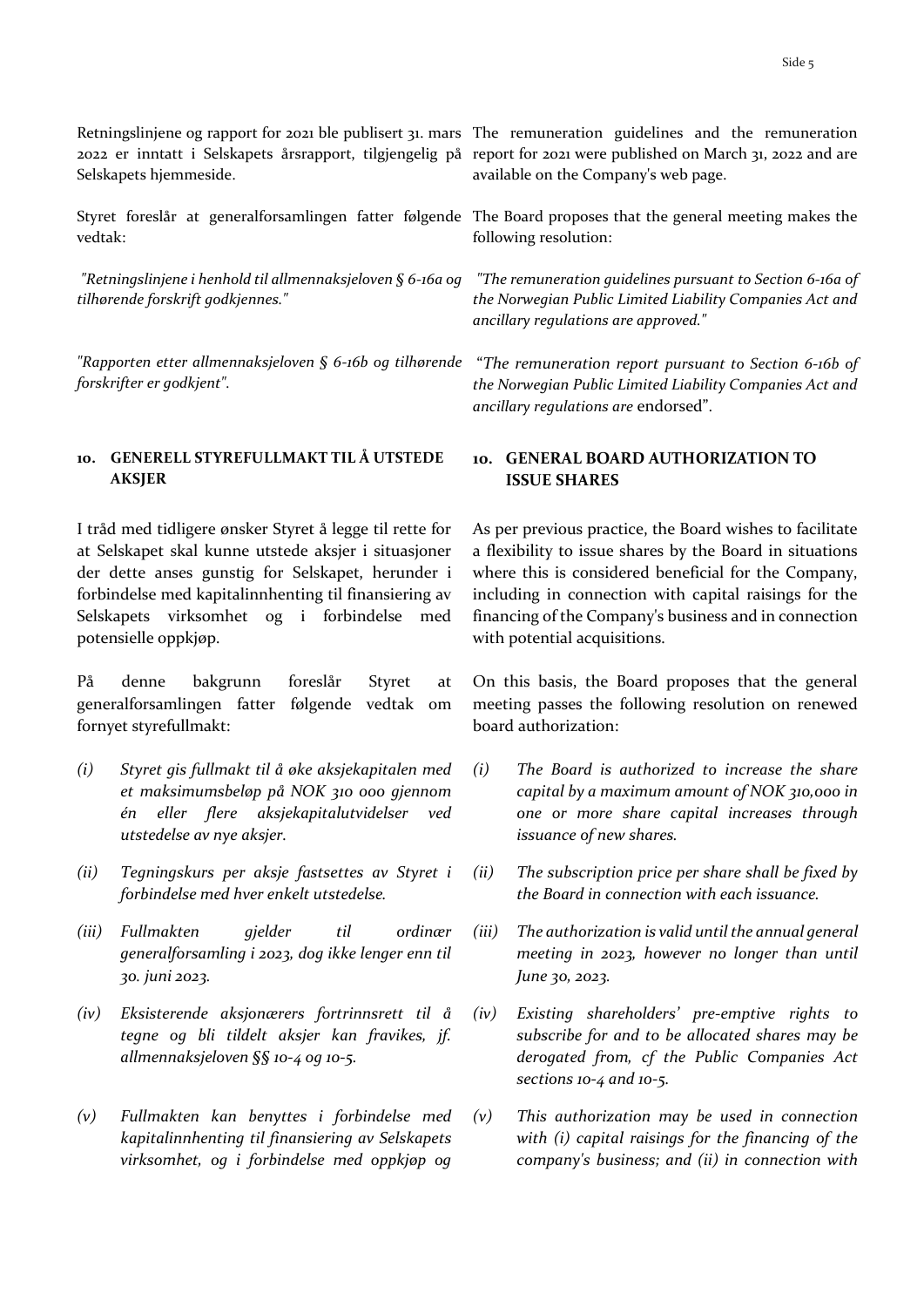*fusjoner. Fullmakten kan benyttes i situasjoner som nevnt i verdipapirhandelloven § 6-17.*

- *(vi) Fullmakten omfatter kapitalforhøyelser mot innskudd i kontanter, så vel som kapitalforhøyelser mot innskudd i annet enn kontanter og med særlige tegningsvilkår, jf. allmennaksjeloven § 10-2. Fullmakten omfatter også utstedelse av vederlagsaksjer ved fusjon.*
- *(vii) Styret vedtar de nødvendige endringer i vedtektene i overensstemmelse med kapitalforhøyelser i henhold til fullmakten.*

# **11. STYREFULLMAKT TIL Å UTSTEDE AKSJER I FORBINDELSE MED ANSATTEOPSJONER OG INSENTIVPROGRAMMER**

Selskapet har tidligere utstedt enkelte opsjoner til ledelse og ansatte, og Styret er opptatt av også fremover å kunne inngå avtaler med nøkkelpersoner og andre ansatte om aksjebaserte insentivordninger. For å ha fleksibilitet både til å oppfylle forpliktelser under eksisterende avtaler og til å kunne inngå nye ordninger, foreslår Styret derfor at generalforsamlingen fatter følgende vedtak om fornyet styrefullmakt:

- *(i) Styret gis fullmakt til å øke aksjekapitalen med et maksimumsbeløp på NOK 156 000 gjennom én eller flere aksjekapitalutvidelser ved utstedelse av nye aksjer.*
- *(ii) Tegningskurs per aksje fastsettes av Styret i forbindelse med hver enkelt utstedelse.*
- *(iii) Fullmakten gjelder frem til ordinær generalforsamling i 2023, dog ikke lenger enn til 30. juni 2023.*
- *(iv) Eksisterende aksjonærers fortrinnsrett til å tegne og bli tildelt aksjer kan fravikes, jf. allmennaksjeloven §§ 10-4 og 10-5.*

*acquisitions and mergers. The authorization can be used in situations described in the Norwegian Securities Trading Act section 6-17.*

- *(vi) The authorization covers share capital increases against contribution in cash, as well as share capital increases against contribution in kind and with special subscription terms, cf. section 10-2 of the Public Companies Act. The authorization also covers issuance of consideration shares in a merger.*
- *(vii) The Board shall resolve the necessary amendments to the articles in accordance with capital increases resolved pursuant to this authorization.*

# **11. BOARD AUTHORIZATION TO ISSUE SHARES IN CONNECTION WITH EMPLOYEE OPTIONS AND INCENTIVE PROGRAMS**

The Company has previously issued certain options to employees and management, and the Board wishes to retain the ability to provide share-based incentive arrangements for key personnel and other employees going forward. To ensure flexibility both to honour existing agreements and provide new arrangements, the Board proposes that the general meeting passes the following resolution on renewed board authorization:

- *(i) The Board is granted the authorization to increase the share capital by a maximum amount of NOK 156,000 in one or more share capital increases through issuance of new shares.*
- *(ii) The subscription price per share shall be fixed by the Board in connection with each issuance.*
- *(iii) The authorization is valid until the annual general meeting in 2023, however no longer than until June 30, 2023.*
- *(iv) Existing shareholders' pre-emptive rights to subscribe for and to be allocated shares may be derogated from, cf the Public Companies Act*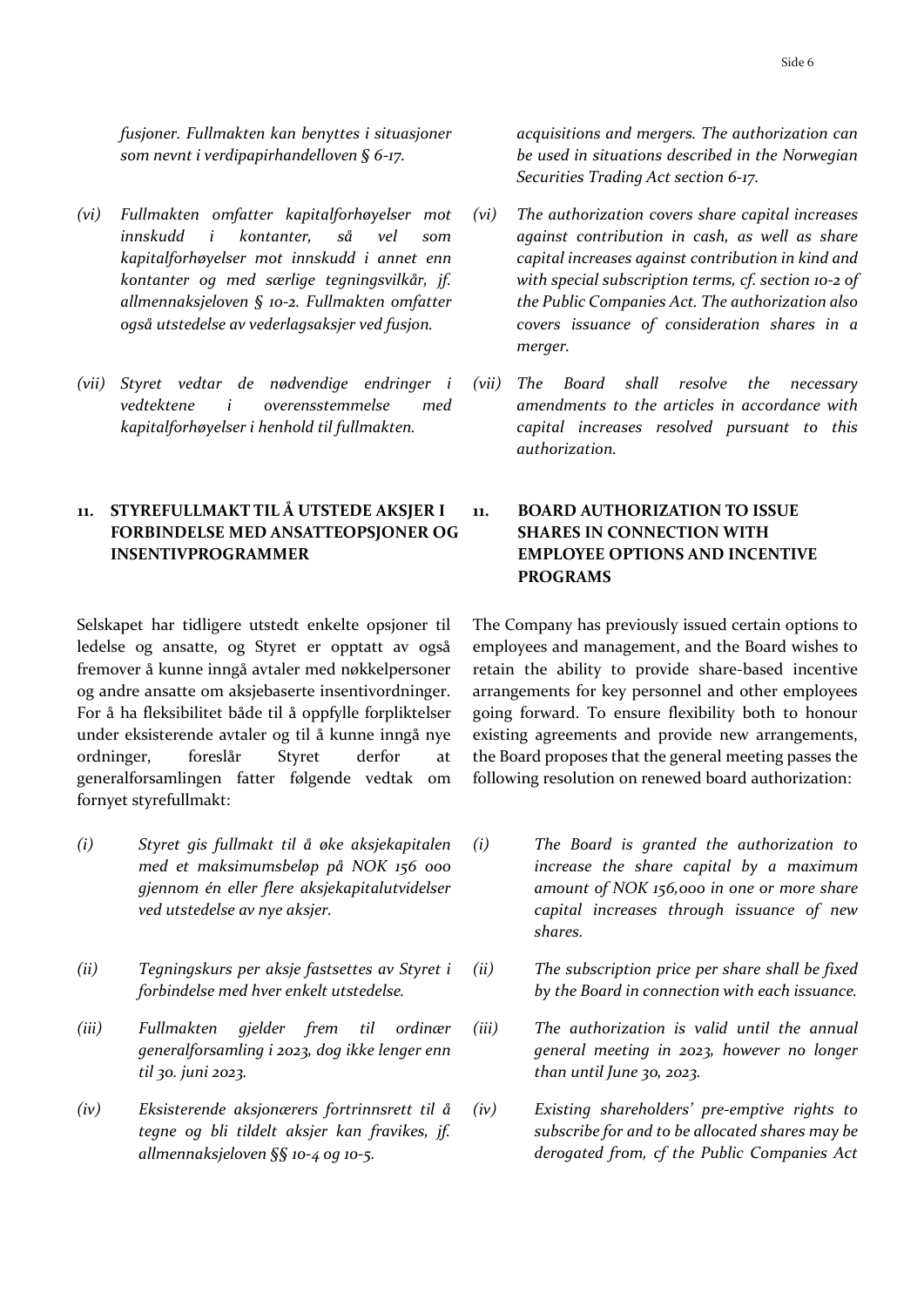*sections 10-4 and 10-5.*

- *(v) Fullmakten kan kun benyttes i forbindelse med utstedelse av aksjer til konsernets ansatte eller styremedlemmer i forbindelse med opsjons- og insentivprogrammer, både individuelle og generelle. Fullmakten kan benyttes i situasjoner som nevnt i verdipapirhandelloven § 6-17.*
- *(vi) Styret vedtar de nødvendige endringer i vedtektene i overensstemmelse med kapitalforhøyelser i henhold til fullmakten.*

# **12. STYREFULLMAKT TIL Å ERVERVE EGNE AKSJER**

Som tidligere ønsker Styret å legge til rette for at Selskapet skal kunne erverve egne aksjer, enten for å kunne levere aksjer i henhold til eventuelle avtaler om aksjebasert avlønning, eller i andre situasjoner der slike erverv av andre årsaker anses gunstig for Selskapet.

På denne bakgrunn foreslår Styret at generalforsamlingen fatter følgende vedtak om fornyet styrefullmakt:

- *(i) Styret gis fullmakt til på vegne av Selskapet å erverve aksjer i Selskapet ("egne aksjer") med en samlet pålydende verdi på inntil NOK 156 000. Dersom Selskapet avhender eller sletter egne aksjer skal dette beløpet forhøyes med et beløp tilsvarende pålydende verdi av de avhendede og slettede aksjene.*
- *(ii) Ved erverv av egne aksjer kan det ikke betales et vederlag pr. aksje som er mindre enn NOK 1 eller som overstiger NOK 200.*
- *(iii) Styret fastsetter på hvilke måter egne aksjer kan erverves eller avhendes. Fullmakten kan benyttes i situasjoner som nevnt i verdipapirhandelloven § 6-17.*
- 
- *(v) The authorization may only be used in connection with issuance of shares to the group's employees or board members in relation with option and incentive programs, both individual and general. The authorization can be used in situations as described in the Norwegian Securities Trading Act section 6-17.*
- *(vi) The Board shall resolve the necessary amendments to the articles in accordance with capital increases pursuant to this authorization.*

# **12. BOARD AUTHORIZATION TO ACQUIRE TREASURY SHARES**

As per previous practice, the Board wishes to enable the Company's acquisition of treasury shares, either for the purpose of settling share-based compensation arrangements, or in other situations where such acquisitions are considered beneficial for the Company.

On this basis, the Board proposes that the general meeting passes the following resolution on renewed board authorization:

- *(i) The Board is authorized to acquire shares in the Company ("treasury shares") on behalf of the Company with an aggregate nominal value of up to NOK 156,000. If the Company disposes of or cancels treasury shares, this amount shall be increased with an amount corresponding to the nominal value of the disposed and cancelled shares.*
- *(ii) When acquiring treasury shares the consideration per share may not be less than NOK 1 and may not exceed NOK 200.*
- *(iii) The Board determines the methods by which own shares can be acquired or disposed of. The authorization can be used in situations described in the Norwegian Securities Trading Act section 6-17.*
- *(iv) Fullmakten gjelder frem til ordinær (iv) The authorization is valid until the annual general*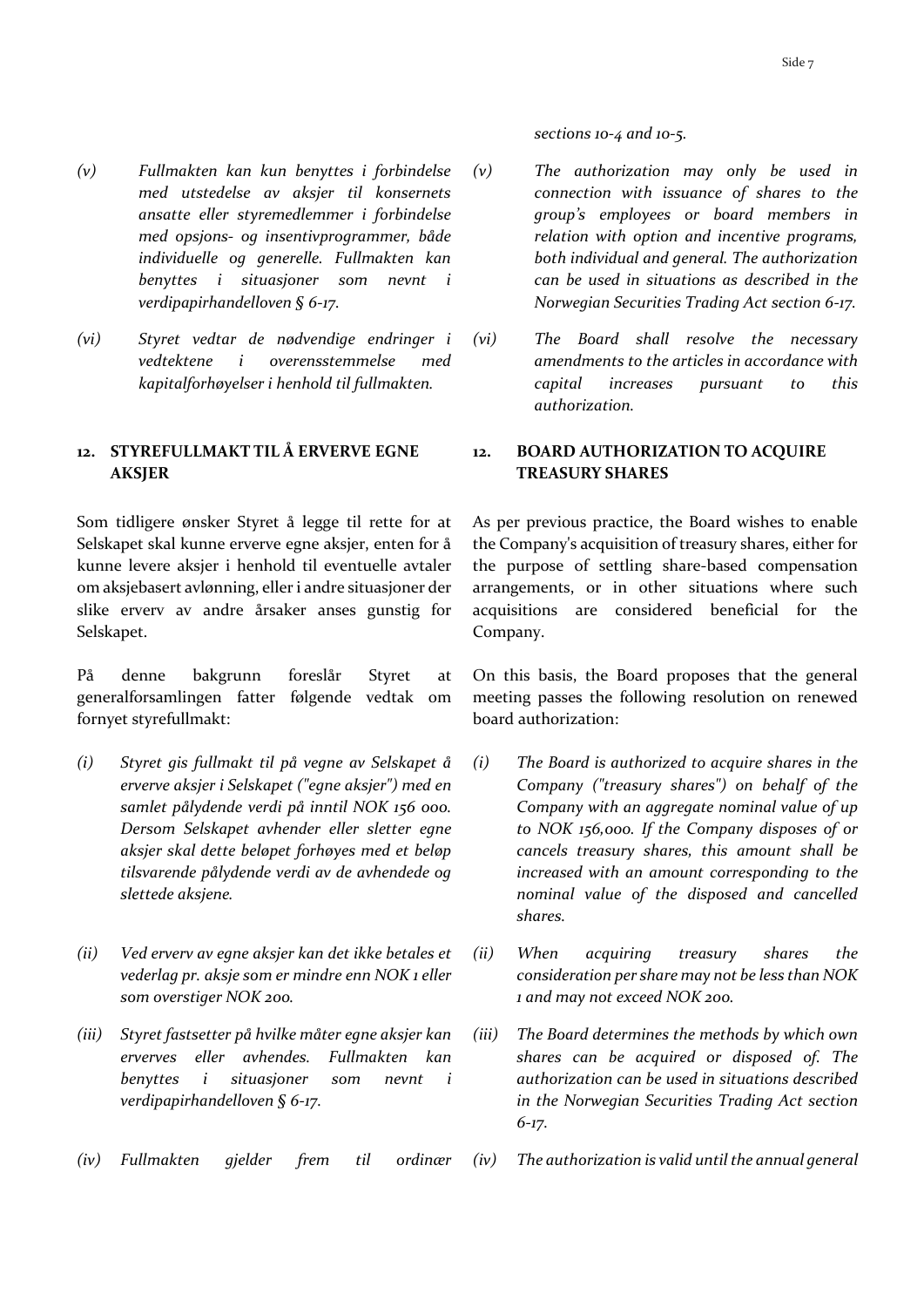*generalforsamling i 2023, dog ikke lenger enn til 30. juni 2023.* 

Allmennaksjeloven § 5-8 b åpner nå for at det kan fastsettes i vedtektene at aksjeeierne skal kunne avgi stemme på generalforsamlinger i Selskapet skriftlig, herunder ved bruk av elektronisk kommunikasjon, i en periode før generalforsamlingen.

Styret finner det hensiktsmessig og praktisk at aksjeeierne har slik mulighet, og foreslår derfor at generalforsamlingen fatter følgende vedtak:

*"Selskapets vedtekter endres ved at følgende legges til som nytt siste avsnitt under punkt 7:* 

*"Styret kan gi aksjonærer adgang til å avgi skriftlig forhåndsstemme i saker som skal behandles på generalforsamlinger i selskapet. Slike stemmer kan også avgis ved bruk av elektronisk kommunikasjon. Muligheten til å forhåndsstemme er betinget av at en tilfredsstillende metode for autentisering av hver bruker er tilgjengelig. Styret avgjør om en slik metode foreligger i forkant av hver generalforsamling. Styret kan fastsette nærmere retningslinjer for forhåndsstemmegivning. I innkallingen til generalforsamlingen skal det fremgå om det er tillatt å forhåndsstemme og hvilke retningslinjer som eventuelt gjelder for slik stemmegivning."*

*meeting in 2023, however no longer than until June 30, 2023.* 

# **13. VEDTEKTSENDRING 13. AMENDMENT TO THE ARTICLES OF ASSOCIATION**

The Norwegian Public Limited Companies Act section 5-8 b now allows for the articles of association to stipulate that shareholders may be able to vote in writing, including through electronic means, in advance of general meetings

The Board finds it appropriate and practical that the shareholders have such an opportunity, and therefore proposes that the general meeting passes the following resolution:

*"The Company's articles of association is amended by the following being added as a new final paragraph under section 7:*

*"The Board may allow for shareholders to cast written votes in advance on matters that are to be considered at general meetings of the Company. Such votes may also be cast by use of electronic communication. The possibility to vote in advance is conditional upon a satisfactory method for authenticating each user being available. The Board decides whether such a method is available in advance of each general meeting. The Board may determine further guidelines for voting in advance. The notice for the general meeting shall state whether it is permitted to vote in advance and the guidelines, if any, that apply to such voting."*

*\*\*\*\*\* \*\*\*\*\**

Fullmaktene som foreslås under sak 10, 11 og 12 vil erstatte tidligere fullmakter.

The authorizations proposed under agenda items 10, 11 and 12 will replace previous authorizations.

*\*\*\*\*\**

*\*\*\*\*\**

# *Fremmøte og registrering* Generalforsamlingen avholdes virtuelt og fysisk oppmøte The general meeting will be held as a virtual meeting only, tillates ikke. Forhåndsregistrering er ikke nødvendig.

# *Attendance and registration*

with no physical attendance. Pre-registration is not required.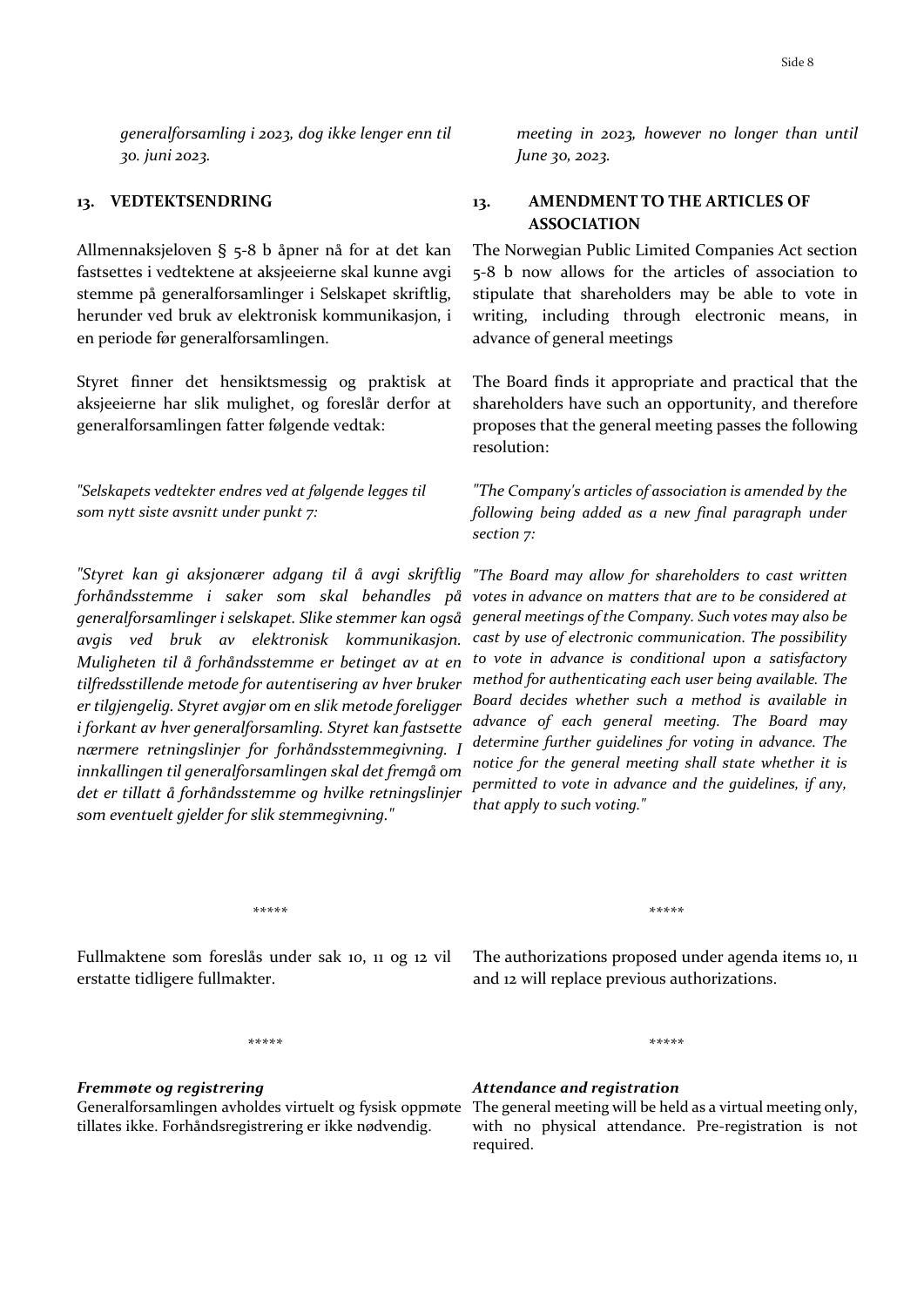I henhold til Selskapets vedtekter kan retten til å delta og Pursuant to the Company's articles of association, the april 2022.

Aksjeeiere som ønsker å stemme i generalforsamlingen Shareholders who wish to vote at the general meeting by ved fullmektig, kan registrere dette i VPS proxy may register votes in VPS Investor Services or may Investortjenester eller ved å fylle ut og innsende vedlagte send the attached proxy form to DNB Bank ASA, fullmaktsskjema til DNB Bank ASA, Verdipapirservice, Registrar's Department, within April 19, 2022 at 16:00 CET. innen 19. april 2022 kl. 16:00.

#### *Forhåndsstemming*

Aksjeeiere kan ikke forhåndsstemme, men kan stemme på Shareholders may not cast their votes prior to the forhånd ved bruk av fullmakt.

### *Melding til forvaltere og aksjonærer forvalterkonto*

Reelle eiere av aksjer som er registrert på forvalterkonto Beneficial owners of shares registered with nominee som ønsker å utøve sine rettigheter generalforsamlingen må registrere seg direkte i VPS' aksjeeierregister og bli registrert i VPS generalforsamlingen for å sikre at de er berettiget til å prior to the general meeting to ensure their eligibility to møte og avgi stemme.

#### *Aksjonærrettigheter*

En aksjonær har talerett på generalforsamlingen, og har A shareholder has the right to address the general rett til å ta med en rådgiver og gi ham/henne talerett. En meeting and to bring one adviser and convey to him/her aksjonær kan fremsette alternative vedtaksforslag for the right of address. A shareholder may table alternative punkter som er inkludert i agendaen og kan kreve at resolutions for items included on the agenda and may medlemmer av Styret og/eller daglig leder på request in the general meeting that members of the Board generalforsamlingen gir, tilgjengelig informasjon om and/or the CEO provide available information about forhold som kan påvirke vurderingen av Selskapets matters that may affect the assessment of the Company's finansielle situasjon, inkludert informasjon virksomhet i andre selskaper som Selskapet deltar i og in other companies in which the Company participates andre forhold som skal diskuteres generalforsamlingen, slik det ytterligere fremgår av as further set out in section 5-15 of the Norwegian Public allmennaksjeloven § 5-15. Informasjonsforespørsler bør fremsettes ikke senere enn ti dager generalforsamlingen.

#### *Andre forhold*

Pexip Holding ASA er et allmennaksjeselskap og Pexip Holding ASA is a Norwegian public limited allmennaksjeloven gjelder for Selskapet.

like rettigheter.

stemme på generalforsamlinger i Selskapet bare utøves right to participate and vote at general meetings of the for aksjer som er ervervet og innført i aksjeeierregisteret Company can only be exercised for shares that have been den femte virkedagen før generalforsamlingen, som er 11. acquired and registered in the shareholders register in the shareholders on the fifth business day prior to the general meeting, which is on April 11, 2022.

#### *Advance voting*

meeting, but the shareholders can vote by way of using a proxy.

# *Notice to nominee holders and shareholders with nominee accounts*

accounts who wish to exercise their rights at the general meeting must register themselves directly in the VPS før registry of shareholders and be registered with the VPS meet and cast vote.

#### *Shareholder rights*

financial situation, including information about activities and other matters to be discussed in the general meeting, Companies Act. Requests for før information should be put forward no later than ten days prior to the general meeting.

#### *Other matters*

company subject to the rules of the Norwegian Public Limited Liability Companies Act.

På dagen for innkallingen har Selskapet utstedt i alt 104 As of the date of this notice, the Company has issued 429 671 aksjer og hver aksje gir én stemme. Per samme 104,429,671 shares, each of which represents one vote. As dato har Selskapet en beholdning på 3 064 238 egne aksjer of the same date, the Company holds in total 3,064,238 som det ikke kan avgis stemme for. For øvrig gir hver aksje treasury shares that cannot be voted over. The shares also have equal rights in all other respects.

Følgende dokumenter, samt andre dokumenter av The following documents, as well as other documents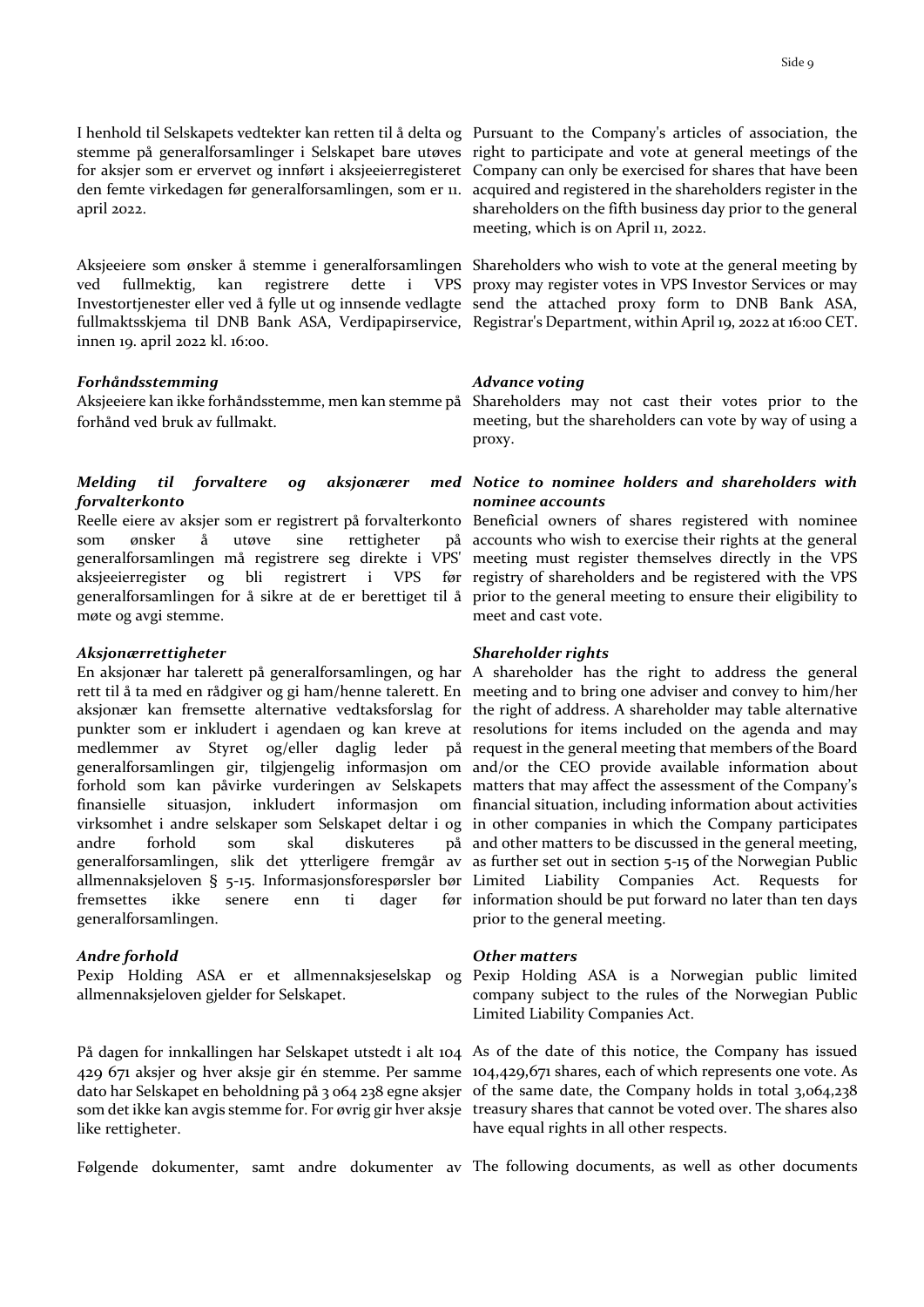Selskapets hjemmeside:

- denne innkallingen med vedlegg
- årsrapport og årsregnskap for 2021, inkludert bærekraftrapport.
- oppdaterte retningslinjer for fastsettelse av godtgjørelse for ledende ansatte, og rapport for fastsettelse av godtgjørelse for ledende ansatte.
- Selskapets vedtekter.
- Valgkomiteens innstilling

relevans for generalforsamlingen, vil være tilgjengelig på regarding the general meeting, will be available on the Company's web page:

- this notice and the enclosed documents
- the 2021 annual report and financial statement, including the sustainability report.
- the revised remuneration guidelines for senior executives and remuneration report for senior executives.
- the recommendations of the Nomination Committee
- the Company's Articles of Association
- Statement from the nomination committee

Følgende dokumenter er vedlagt og utsendt sammen The following documents are attached to and med innkallingen: distributed together with the notice:

- Påmeldings- og fullmaktsskjema
- Online guide
- Registration and proxy form
- Online guide

*\*\*\*\*\**

*\*\*\*\*\**

#### March 31, 2022

On behalf of the Board of Directors of

### **Pexip Holding ASA**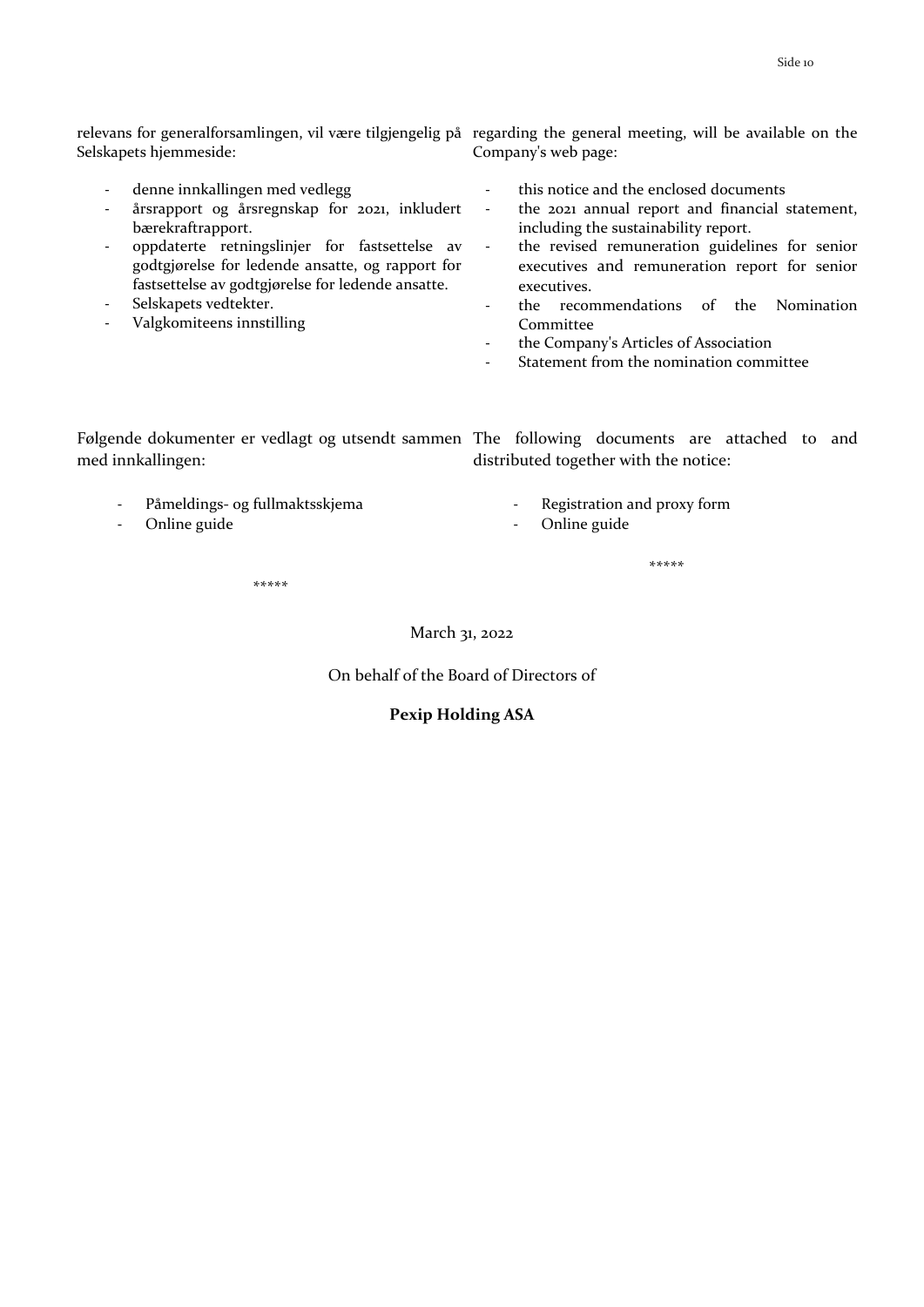**Ref no: "Refnr" PIN code: "Pin"**

#### **Notice of Annual General Meeting**

Meeting in Pexip Holding ASA will be held on April 21, 2022 at 5:00 p.m. Virtual.

The shareholder is registered with the following amount of shares at summons: and vote for the number of shares owned per Record Date: April 11, 2022

#### *IMPORTANT MESSAGE:*

*The Extraordinary General Meeting will be held as a digital meeting only, with no physical attendance for shareholders.*

*Please log in at [https://web.lumiagm.com/163206249](https://web.lumiagm.com/xxxxxxxxx)*

*You must identify yourself using the reference number and PIN code from VPS that you will find in investor services (Corporate Actions – General Meeting – ISIN) or sent you by post on this form (for non-electronic actors) Shareholders can also get their reference number and PIN code by contacting DNB Bank Registrars Department by phone +47 23 26 80 20 (8:00-a.m. to 3:30 p.m. ) or by e-mai[l genf@dnb.no.](mailto:genf@dnb.no)*

*On the company's web page<https://investor.pexip.com/> You will find an online guide describing more in detail how you as a shareholder can participate in the Virtual meeting.* 

#### **Deadline for registration of proxies and instructions: April 19, 2022 at 4:00 pm**

#### **Notice of attendance**

Shareholders are only allowed to participate online and no pre-registration is required. Shareholders must be logged in before the meeting starts. **If you are not logged in before the general meeting starts, you will not be able to attend**. Log in starts an hour before.

Shareholders who do not wish to participate online can give proxy to another person.

**Proxy without voting instructions** for Annual General Meeting of Pexip Holding ASA

 **Ref no: PIN code:**

**Proxy should be registered through the Company's website<https://investor.pexip.com/> or through VPS Investor Services.** For granting proxy through the Company's website, the above-mentioned reference number and PIN code must be stated. In VPS Investor Services chose *Corporate Actions - General Meeting – ISIN.* Investor Services can be accessed either throug[h https://www.euronextvps.no/](https://www.euronextvps.no/) or your account operator*.*

Alternatively you may send this form by e-mail t[o genf@dnb.no,](mailto:genf@dnb.no) or by regular Mail to DNB Bank ASA, Registrars Department, P.O.Box 1600 Centrum, 0021 Oslo, Norway. The proxy must be received no later than **April 19, 2022 at 4:00 p.m. The form must be dated and signed in order to be valid.**

If you do not state the name of the proxy holder, the proxy will be given to the Chair of the Board of Directors or an individual authorised by him or her.

#### **The undersigned**

hereby grants (tick one of the two)

 $\Box$  the Chair of the Board of Directors (or a person authorised by him or her), or

| $\overline{\phantom{0}}$ |                                           | (NB: Proxy holder must send an e-mail to genf@dnb.no for log in details) |
|--------------------------|-------------------------------------------|--------------------------------------------------------------------------|
|                          | (Name of proxy holder in capital letters) |                                                                          |

proxy to attend and vote for my/our shares at the Annual General Meeting of Pexip Holding ASA on April 21, 2022.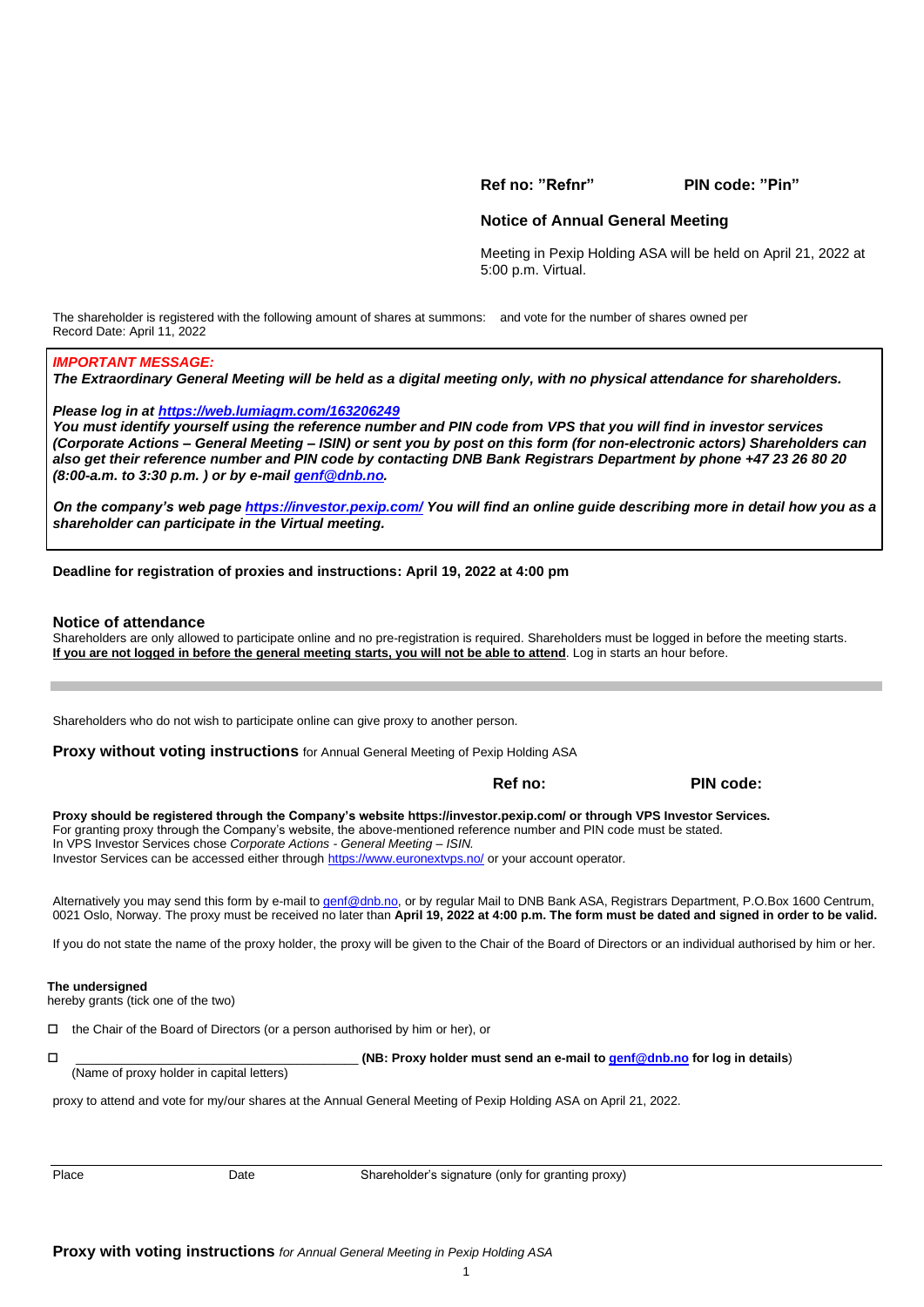*If you are unable to attend the meeting, you may use this proxy form to give voting instructions to Chair of the Board of Directors or the person authorised by him or her. For instruction to other Proxy holders, submit a Proxy without voting instructions and agreed directly with the proxy holder how votes should be cast.*

Proxies with voting instructions to Chair of The Board of Directors cannot be submitted electronically, and must be sent to **[genf@dnb.no](mailto:genf@dnb.no)** (scanned form) or by regular Mail to DNB Bank ASA, Registrars' Department, P.O.Box 1600 Centrum, 0021 Oslo, Norway. The form must be received by DNB Bank ASA, Registrars' Department no later than **April 19, 2022 at 4:00 p.m.**

#### **Proxies with voting instructions must be dated and signed to be valid.**

#### The undersigned: **Ref** no:

hereby grants the Chair of the Board of Directors (or the person authorised by him or her) proxy to attend and vote for my/our shares at the Annual General Meeting of Pexip Holding ASA on April 21, 2022.

The votes shall be exercised in accordance with the instructions below. If the sections for voting are left blank, this will be counted as an instruction to vote in accordance with the Board's and Nomination Committee's recommendations. However, if any motions are made from the attendees in addition to or in replacement of the proposals in the Notice, the proxy holder may vote at his or her discretion. If there is any doubt as to how the instructions should be understood, the proxy holder may abstain from voting.

|     | Agenda for the Annual General Meeting 2022                                                                      | For    | <b>Against</b> | <b>Abstention</b> |
|-----|-----------------------------------------------------------------------------------------------------------------|--------|----------------|-------------------|
| 1.  | ELECTION OF CHAIR OF THE MEETING AND ONE PERSON TO CO-SIGN THE MINUTES                                          | $\Box$ | $\Box$         | $\Box$            |
| 2.  | APPROVAL OF NOTICE AND AGENDA                                                                                   | $\Box$ | $\Box$         | $\Box$            |
| 3.  | APPROVAL OF THE ANNUAL ACCOUNTS AND ANNUAL REPORT FOR 2021                                                      | $\Box$ | $\Box$         | $\Box$            |
| 4.  | APPROVAL OF AUDITOR REMUNERATION                                                                                | $\Box$ | $\Box$         | □                 |
| 5.  | APPROVAL OF REMUNERATION TO THE BOARD OF DIRECTORS, AUDIT COMMITTEE AND<br>THE NOMINATION COMMITTEE             |        |                |                   |
|     | APPROVAL OF REMUNERATION TO THE BOARD<br>5.1                                                                    | $\Box$ | $\Box$         | $\Box$            |
|     | APPROVAL OF REMUNERATION TO AUDIT COMMITTEE<br>5.2                                                              | $\Box$ | $\Box$         | □                 |
|     | <b>APPROVAL OF REMUNERATION TO NOMINATION COMMITTEE</b><br>5.3                                                  | □      | $\Box$         | □                 |
| 6.  | <b>NOMINATION COMMITTEE</b>                                                                                     | $\Box$ | $\Box$         | $\Box$            |
|     | TO RE-ELECT DAG S. KAADA AS CHAIR OF THE NOMINATION COMMITTEE UNTIL 2023                                        | $\Box$ | $\Box$         | $\Box$            |
|     | TO RE-ELECT ODDVAR FOSSE AS MEMBER OF THE NOMINATION COMMITTEE UNTIL 2023                                       | □      | $\Box$         | □                 |
|     | TO RE-ELECT ARIL RESEN AS MEMBER OF THE NOMINATION COMMITTEE UNTIL 2023                                         | $\Box$ | $\Box$         | $\Box$            |
| 7.  | <b>ELECTION OF DIRECTORS OF THE BOARD</b>                                                                       | $\Box$ | $\Box$         | $\Box$            |
|     | TO RE-ELECT MICHEL SAGEN AS CHAIR OF THE BOARD UNTIL 2023                                                       | $\Box$ | $\Box$         | □                 |
|     | TO ELECT KJELL SKAPPEL AS VICE CHAIR OF THE BOARD UNTIL 2024                                                    | □      | $\Box$         | $\Box$            |
|     | TO RE-ELECT PER HAUG KOGSTAD AS DIRECTOR OF THE BOARD UNTIL 2023                                                | $\Box$ | $\Box$         | $\Box$            |
|     | TO RE-ELECT KJELL SKAPPEL AS DIRECTOR OF THE BOARD UNTIL 2023                                                   | $\Box$ | $\Box$         | $\Box$            |
|     | TO RE-ELECT IRENE KRISTIANSEN AS DIRECTOR OF THE BOARD UNTIL 2023                                               | $\Box$ | $\Box$         | □                 |
|     | TO RE-ELECT MARIANNE WERGELAND JENSSEN AS DIRECTOR OF THE BOARD UNTIL 2024                                      | $\Box$ | $\Box$         | $\Box$            |
|     | TO ELECT PHILIP AUSTERN AS DIRECTOR OF THE BOARD UNTIL 2024                                                     | $\Box$ | $\Box$         | $\Box$            |
|     | TO ELECT ISELIN NYBØ AS DIRECTOR OF THE BOARD UNTIL 2024                                                        | $\Box$ | $\Box$         | $\Box$            |
| 8.  | STATEMENT ON CORPORATE GOVERNANCE PURSUANT TO SECTION 3-3B OF THE<br><b>NORWEGIAN ACCOUNTING ACT</b>            | $\Box$ | $\Box$         | □                 |
| g.  | REMUNERATION- GUIDELINES AND REPORT FOR SENIOR EXECUTIVES                                                       | $\Box$ | $\Box$         | $\Box$            |
| 10. | <b>GENERAL BOARD AUTHORIZATION TO ISSUE SHARES</b>                                                              | $\Box$ | $\Box$         | $\Box$            |
| 11. | <b>BOARD AUTHORIZATION TO ISSUE SHARES IN CONNECTION WITH EMPLOYEE OPTIONS</b><br><b>AND INCENTIVE PROGRAMS</b> | $\Box$ | $\Box$         | □                 |
| 12. | <b>BOARD AUTHORIZATION TO ACQUIRE TREASURY SHARES</b>                                                           | $\Box$ | $\Box$         | $\Box$            |
| 13. | AMENDMENT TO THE ARTICLES OF ASSOCIATION                                                                        | $\Box$ | $\Box$         | $\Box$            |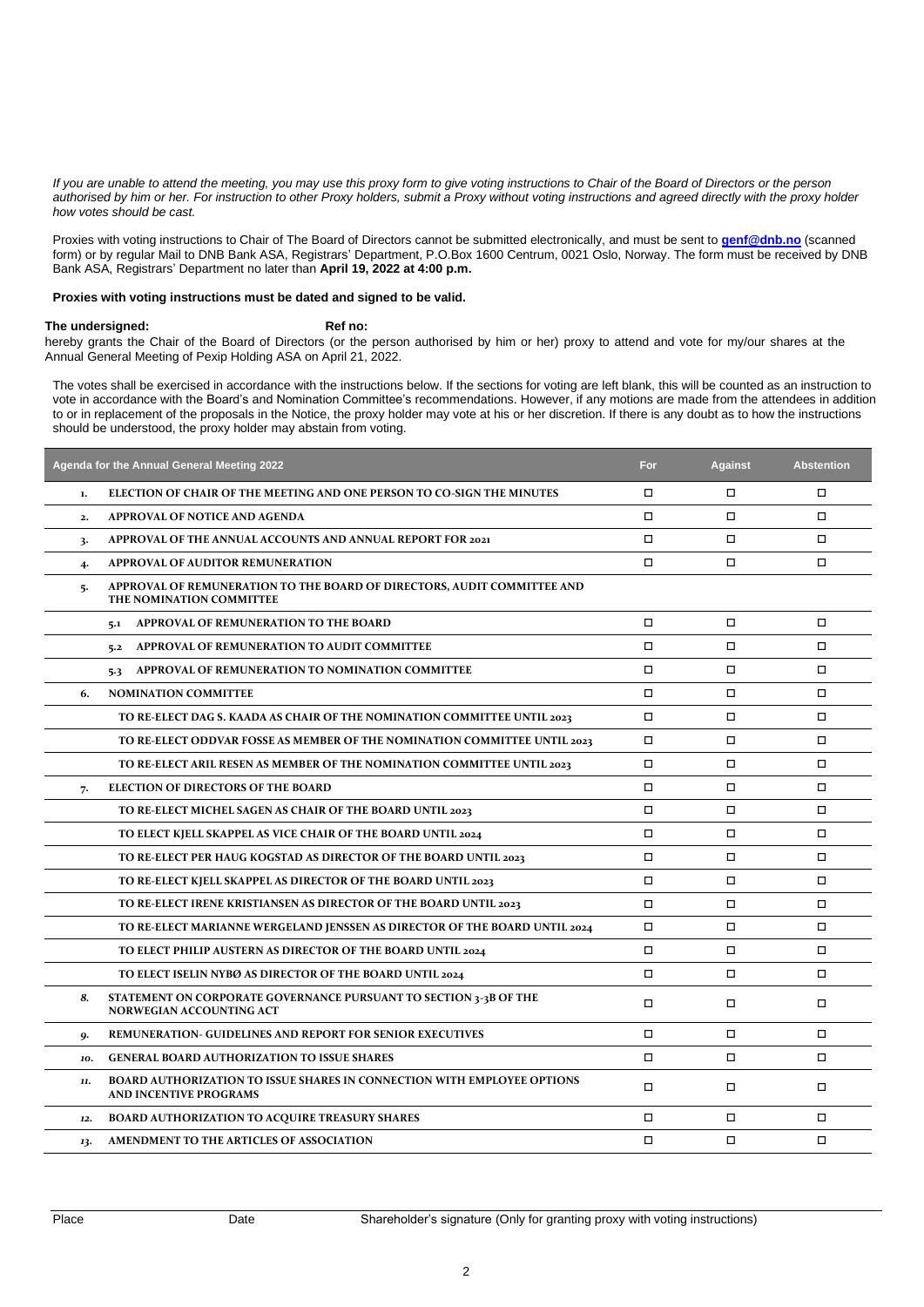**Ref.nr.: Pinkode:** 

#### **Innkalling til generalforsamling**

Generalforsamling i Pexip Holding ASA avholdes 21.04.2022 kl. 17:00 Virtuelt.

Aksjonæren er registrert med følgende antall aksjer ved innkalling: , og stemmer for det antall aksjer som er eid per Record date: 11.04.2022

#### *VIKTIG MELDING:*

*Den ekstraordinære generalforsamlingen avholdes som et digitalt møte uten fysisk oppmøte for aksjonærene.*

*Vennligst logg inn på [https://web.lumiagm.com/163206249](https://web.lumiagm.com/xxxxxxxxx)*

*Du må identifisere deg ved hjelp av referansenummeret og PIN-koden fra VPS som du finner i investortjenester (hendelser – generalforsamling – ISIN) eller tilsendt per post (for ikke elektroniske aktører) Aksjonærer kan også få referansenummer og PIN-kode ved å kontakte DNB Bank Verdipapirservice på telefon +47 23 26 80 20 (08:00-15:30) eller per e-post [genf@dnb.no](mailto:genf@dnb.no)*

*På Selskapets nettside<https://investor.pexip.com/> finner du en online guide som beskriver mer i detalj hvordan du som aksjonær kan delta på den digitale generalforsamlingen.*

**Frist for registrering av fullmakter og instrukser: 19.04.2022 kl. 16:00**

#### **Påmelding**

Aksjonærer har kun anledning til å delta online og det er ikke nødvendig med påmelding. Aksjonærer må være pålogget før møtet starter. **Er du ikke logget inn innen generalforsamlingen starter vil du ikke kunne delta**. Innlogging starter en time før.

Aksjonærer som ønsker å delta online har anledning til å gi fullmakt til en annen person.

**Fullmakt uten stemmeinstruks** for generalforsamling i Pexip Holding ASA

|                                                                                                                                                                                                                                                                                                                                                                                                | 1151.III | г шкичс. |  |
|------------------------------------------------------------------------------------------------------------------------------------------------------------------------------------------------------------------------------------------------------------------------------------------------------------------------------------------------------------------------------------------------|----------|----------|--|
| Fullmakt gis elektronisk via selskapets hjemmeside https://investor.pexip.com/eller via Investortjenester.<br>For fullmakt via selskapets hjemmeside må overnevnte pinkode og referansenummer benyttes.<br>I Investortjenester velg Hendelser og Generalforsamling og ISIN.<br>For tilgang til Investortjenester kan man enten bruke https://www.euronextyps.no/ eller gå via egen kontofører. |          |          |  |
| Alternativt kan denne blanketten sendes til genf@dnb.no, eller per post til DNB Bank ASA, Verdipapirservice, Postboks 1600 Sentrum, 0021 Oslo.<br>Fullmakt må være mottatt senest 19.04.2022 kl. 16:00. Blanketten må være datert og signert.                                                                                                                                                  |          |          |  |
| Om det ikke oppgis navn på fullmektigen, vil fullmakten anses gitt styrets leder, eller den han eller hun bemyndiger.                                                                                                                                                                                                                                                                          |          |          |  |
|                                                                                                                                                                                                                                                                                                                                                                                                |          |          |  |

**Undertegnede:** 

gir herved (sett kryss)

Styrets leder (eller den han eller hun bemyndiger), eller

\_\_\_\_\_\_\_\_\_\_\_\_\_\_\_\_\_\_\_\_\_\_\_\_\_\_\_\_\_\_\_\_\_\_ **(NB: Fullmektig må sende en e-post til [genf@dnb.no](mailto:genf@dnb.no) for påloggingsdetaljer)**

**Ref.nr.: Pinkode:**

(fullmektigens navn med blokkbokstaver)

fullmakt til å delta og avgi stemme på generalforsamling 21.04.2022 i Pexip Holding ASA for mine/våre aksjer.

Sted Dato Dato Aksjeeiers underskrift **(Undertegnes kun ved fullmakt)**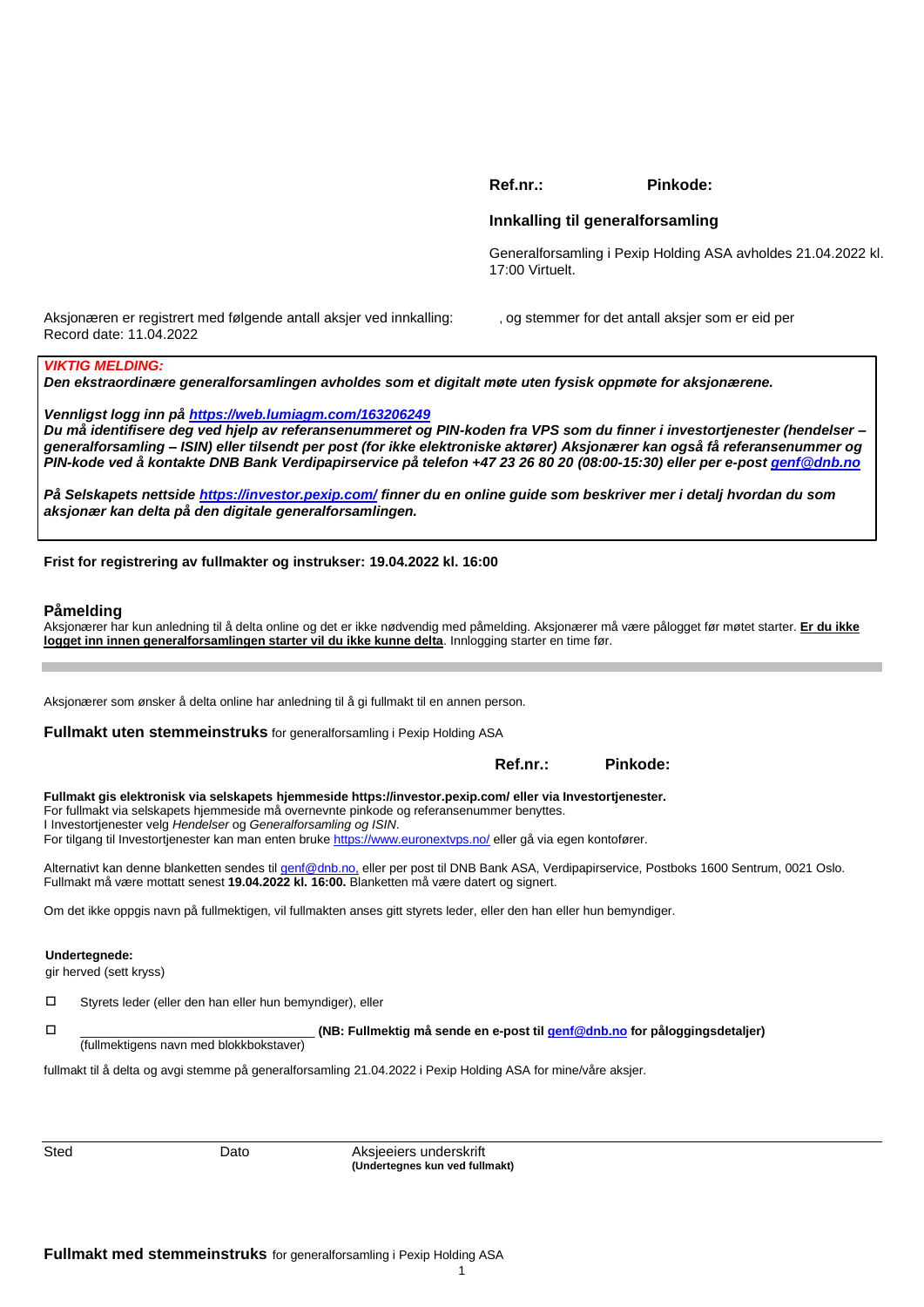*Dersom du ikke selv kan delta på generalforsamlingen, kan du benytte dette fullmaktsskjemaet for å gi stemmeinstruks til styrets leder eller den han eller hun bemyndiger. Ved instruks til andre enn styrets leder, gir du en fullmakt uten stemmeinstruks, og avtaler direkte med din fullmektig hvordan det skal stemmes..*

Fullmakter med stemmeinstruks til styrets leder kan ikke registreres elektronisk, og må sendes til <u>[genf@dnb.no](mailto:genf@dnb.no)</u> (skann denne blanketten), eller post til DNB Bank ASA, Verdipapirservice, Postboks 1600 Sentrum, 0021 Oslo. Blanketten må være mottatt senest **19.04.2022 kl. 16:00.**

#### **Blanketten må være datert og signert.**

#### Undertegnede: **Ref.nr.:** Ref.nr.:

gir herved styrets leder (eller den han eller hun bemyndiger) fullmakt til å delta og avgi stemme på generalforsamling 21.04.2022 i Pexip Holding ASA for mine/våre aksjer.

Stemmegivningen skal skje i henhold til instruksjon nedenfor. Dersom det ikke krysses av i rubrikken, vil dette anses som en instruks om å stemme i tråd med styrets og valgkomitéens anbefalinger. Dersom det blir fremmet forslag i tillegg til, eller som erstatning for forslaget i innkallingen, avgjør fullmektigen stemmegivningen. Dersom det er tvil om forståelsen av instruksen, vil fullmektigen kunne avstå fra å stemme.

|     | Agenda generalforsamling 2022                                                              | For    | <b>Mot</b> | Avstå  |
|-----|--------------------------------------------------------------------------------------------|--------|------------|--------|
| 1.  | VALG AV MØTELEDER OG ÉN PERSON TIL Å MEDUNDERTEGNE PROTOKOLLEN                             | $\Box$ | $\Box$     | $\Box$ |
| 2.  | GODKJENNELSE AV INNKALLING OG DAGSORDEN                                                    | $\Box$ | $\Box$     | $\Box$ |
| 3.  | <b>GODKJENNELSE AV ÅRSREGNSKAP OG ÅRSRAPPORT FOR 2021</b>                                  | $\Box$ | $\Box$     | $\Box$ |
| 4.  | <b>GODKJENNELSE AV HONORAR TIL REVISOR</b>                                                 | $\Box$ | $\Box$     | $\Box$ |
| 5.  | GODKJENNELSE AV HONORAR TIL STYRET, REVISJONSUTVALGET OG VALGKOMITEEN                      |        |            |        |
|     | 5.1 GODKJENNELSE AV HONORAR TIL STYRET                                                     | $\Box$ | $\Box$     | $\Box$ |
|     | 5.2 GODKJENNELSE AV HONORAR TIL REVISJONSUTVALGET                                          | $\Box$ | $\Box$     | $\Box$ |
|     | 5.3 GODKJENNELSE AV HONORAR TIL VALGKOMITEEN                                               | $\Box$ | $\Box$     | $\Box$ |
| 6.  | VALGKOMITÉ                                                                                 |        |            |        |
|     | Å GJENVELGE DAG S. KAADA SOM LEDER AV VALKOMITEEN FOR EN PERIODE TIL 2023                  | $\Box$ | $\Box$     | $\Box$ |
|     | Å GJENVELGE ODDVAR FOSSE SOM MEDLEM AV VALKOMITEEN FOR EN PERIODE TIL 2023                 | $\Box$ | $\Box$     | $\Box$ |
|     | Å GJENVELGE ARIL RESEN SOM MEDLEM AV VALKOMITEEN FOR EN PERIODE TIL 2023                   | $\Box$ | $\Box$     | $\Box$ |
| 7.  | VALG AV STYREMEDLEMMER                                                                     |        |            |        |
|     | Å GJENVELGE MICHEL SAGEN SOM STYRELEDER I SELSKAPET TIL 2023                               | $\Box$ | $\Box$     | □      |
|     | Å VELGE KJELL SKAPPEL SOM STYRETS NESTLEDER TIL 2024                                       | $\Box$ | $\Box$     | □      |
|     | Å GJENVELGE PER KOGSTAD SOM STYREMEDLEM I SELSKAPET TIL 2023                               | $\Box$ | $\Box$     | $\Box$ |
|     | Å GJENVELGE IRENE KRISTIANSEN SOM STYREMEDLEM I SELSKAPET TIL 2023                         | $\Box$ | $\Box$     | □      |
|     | Å GJENVELGE MARIANNE WERGELAND JENSSEN SOM STYREMEDLEM I SELSKAPET TIL 2024                | $\Box$ | $\Box$     | □      |
|     | Å VELGE PHILIP AUSTERN SOM STYREMEDLEM I SELSKAPET TIL 2024                                | $\Box$ | $\Box$     | □      |
|     | Å VELGE ISELIN NYBØ SOM STYREMEDLEM I SELSKAPET TIL 2024                                   | $\Box$ | $\Box$     | $\Box$ |
| 8.  | REDEGJØRELSE FOR FORETAKSSTYRING, JF. REGNSKAPSLOVEN § 3-3B                                | $\Box$ | $\Box$     | $\Box$ |
| 9.  | RETNINGSLINJER OG RAPPORT FOR FASTSETTELSE AV GODTGJØRELSE FOR LEDENDE ANSATTE             | $\Box$ | $\Box$     | $\Box$ |
| 10. | GENERELL STYREFULLMAKT TIL Å UTSTEDE AKSJER                                                | $\Box$ | $\Box$     | $\Box$ |
| 11. | STYREFULLMAKT TIL Å UTSTEDE AKSJER I FORBINDELSE MED ANSATTEOPSJONER OG INSENTIVPROGRAMMER | $\Box$ | $\Box$     | $\Box$ |
| 12. | STYREFULLMAKT TIL Å ERVERVE EGNE AKSJER                                                    | $\Box$ | $\Box$     | $\Box$ |
| 13. | <b>VEDTEKTSENDRING</b>                                                                     |        |            |        |

Sted **Dato** Dato **Aksjeeiers underskrift (undertegnes kun ved fullmakt med stemmeinstruks)**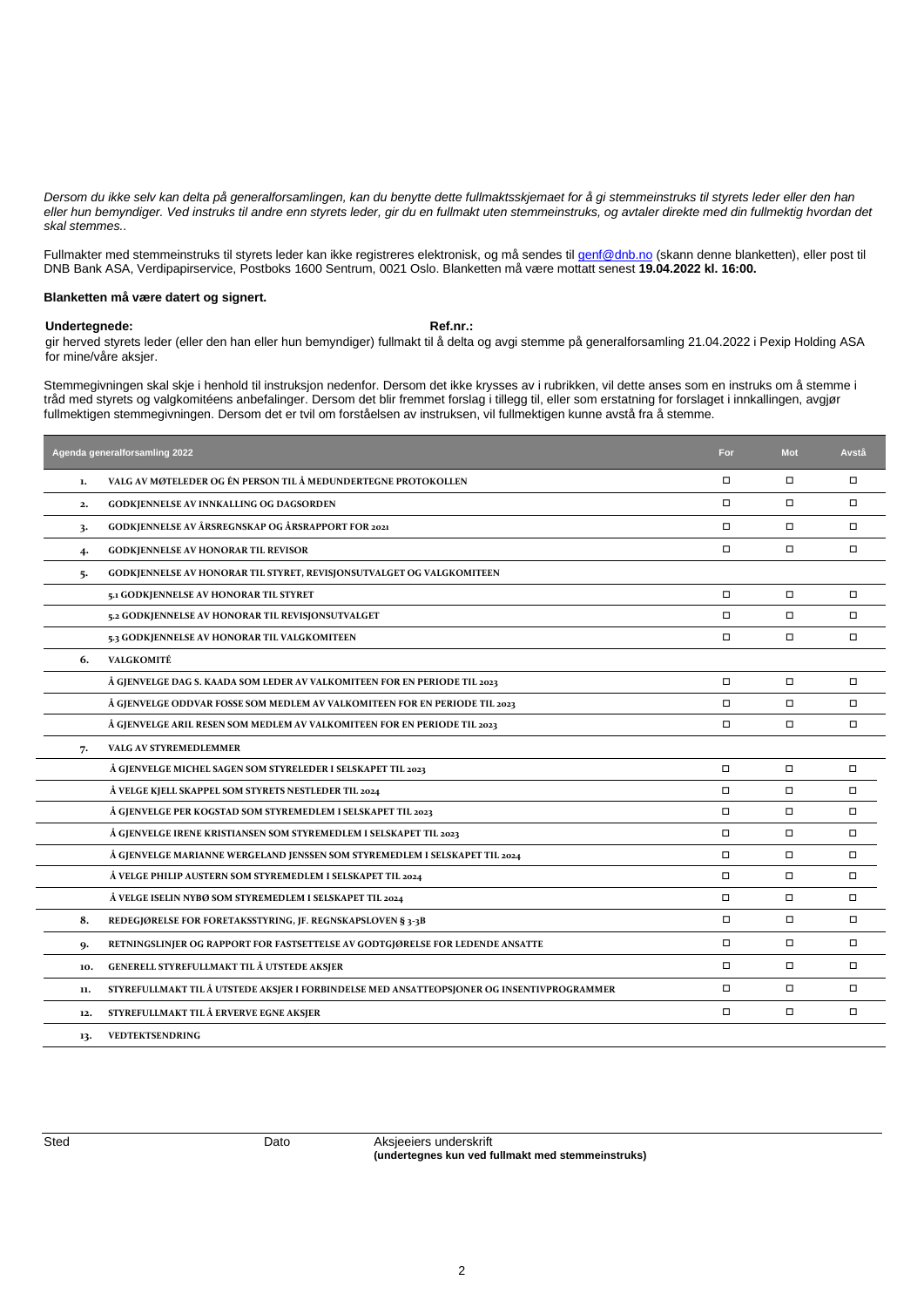# **GUIDE FOR ONLINE PARTICIPATION ON ANNUAL GENERAL MEETING IN**

# **PEXIP HOLDING ASA APRIL 21, 2022**

**Pexip Holding ASA will hold annual general meeting on April 21, 2022 at 5:00 p.m. as digital meeting, where you get the opportunity to participate online with your PC, phone or tablet. Below is a description of how to participate online.**

**We also point out that you also can give a proxy before the meeting. See the notice for further details on how to authorize a proxy. If you give a proxy, you can still log on to the general meeting to follow and ask questions, but you will not have the opportunity to vote on the items. If required a proxy can be withdrawn by requesting this once logged on.**

By participating online, shareholders will receive a live webcast from the general meeting, the opportunity to ask written questions, and vote on each of the items. Secure identification of shareholders is done by using the unique reference number and PIN code assigned to each shareholder by the Norwegian Central Securities Depository **(Euronext VPS)** in relation to this General Meeting.

No registration is required for shareholders who want to participate online, but shareholders **must be logged in before the general meeting starts.**

**Shareholders who do not find their reference number and PIN code for access or have other technical questions are welcome to call DNB Registrars Department on phone + 47 23 26 80 20 (between 08:00-15:30), or send an e-mail to [genf@dnb.no](mailto:genf@dnb.no)**

# **HOW TO ACCESS THE ONLINE GENERAL MEETING**

To be able to participate online, you must go to the following website: [https://web.lumiagm.com](https://web.lumiagm.com/)

either on your smartphone, tablet or PC. All major known browsers, such as Chrome, Safari, Edge, Firefox etc. are supported.

enter Meeting ID: 163-206-249 and click **Join**:

You must then identify yourself with.

#### **a) Ref. number from VPS for the general meeting**

#### **b) PIN code from VPS for general meeting**

### **You will have the opportunity to log in one hour before the general meeting starts.**

Once you have logged in, you will be taken to the information page for the general meeting. Here you will find information from the company, and how this works technically. Note that you must have internet access throughout the meeting.

| <b>STERN AND</b><br>ш<br><b>CALLS</b>        | In worker conceptions I at 1 4<br>1. 3. D. & advertisement from<br><b>O</b> more<br>9 mons<br>$\mathbb{Z}^n$<br>E-mones<br>18                                                                                                                                                                                                                                                                                                                                                                                                                                                                                                                                                                                                                                                 |
|----------------------------------------------|-------------------------------------------------------------------------------------------------------------------------------------------------------------------------------------------------------------------------------------------------------------------------------------------------------------------------------------------------------------------------------------------------------------------------------------------------------------------------------------------------------------------------------------------------------------------------------------------------------------------------------------------------------------------------------------------------------------------------------------------------------------------------------|
| Ref nr. fra VPS<br>Pin kode fra VPS<br>Login | de' luxus d'orquésies<br>THROUGHALD ON ASSAULT ON THE BACK AND COLLEGE<br>٠<br>UNIONS, IN WITH<br>. In this permanent defen is reported that also in Additional contributions of<br>THE ENGINEERING WAS ARRESTED FOR ASSOCIATED ASSOCIATED AND MOVE.<br>and this products to brick over the played bond in a structure and<br>The Lighthairs discussionly only of P. Books<br><b>HEALANNA</b><br>This deterministic participate state democratic man. For a distributivity parallel trend.<br>als powereing haster anale service of aperter, by any circumstrate<br>son dor a stresse de o sona-<br>Held spison.<br>THE SOLID HE HOST CORPORATION IN POSSIBLE CONTRACTOR CONTRACTOR CONTRACTOR<br>paying the Woodraw Aprilian The on realized physicians of Costan Arguments. |
|                                              |                                                                                                                                                                                                                                                                                                                                                                                                                                                                                                                                                                                                                                                                                                                                                                               |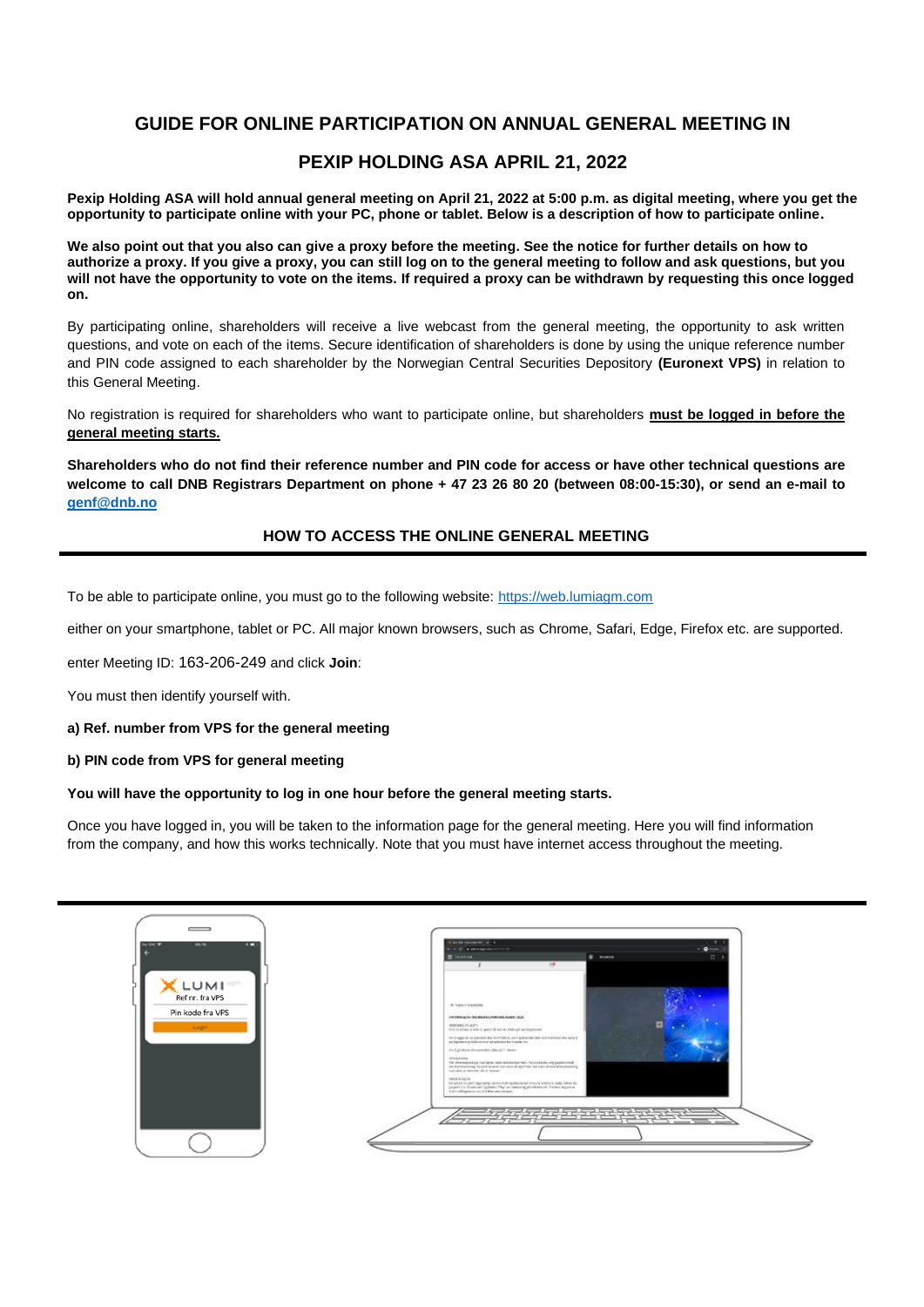# **HOW TO RECEIVE YOUR REFERENCE NUMBER AND PIN CODE**

All shareholders registered in the VPS are assigned their own unique reference and PIN code for use in the General Meeting, available to each shareholder through VPS Investor Services. Access VPS Investor Services, select Corporate Actions, General Meeting. Click on the ISIN and you can see your reference number (Ref.nr.) and PIN code.

All VPS directly registered shareholders have access to investor services either via [https://www.euronextvps.no](https://www.euronextvps.no/) or internet bank. Contact your VPS account operator if you do not have access.

Shareholders who have not selected electronic corporate messages in Investor Services will also receive their reference number and PIN code by post together with the summons from the company (on registration form).

**Custodian registered shareholders**: Shares held through Custodians (nominee) accounts must be transferred to a segregated VPS account registered in the name of the shareholder to have voting rights on the General Meeting. Once shares are transferred to the segregated VPS account, a reference number and PIN code are assigned to this account. Please contact your custodian for further information.

 **HOW TO VOTE**



When items are available for voting, you can vote on all items as quickly as you wish. Items are closed for voting as the general meeting considers them. Items will be pushed to your screen. Click on the vote icon if you click away from the poll.

To vote, press your choice on each of the issues. FOR, AGAINST or ABSTAIN. Once you have cast your vote, you will see that your choice is marked. You also get a choice where you can vote jointly on all items. If you use this option, you can still override the choice on items one by one if desired.

To change your voice, click on another option. You can also choose to cancel. You can change or cancel your vote until the chair of the meeting concludes the voting on the individual items. Your last choice will be valid.

**NB: Logged in shareholders who have given a power of attorney will not have the opportunity to vote but can follow and write messages if desired.**

| $-102$ -UK                           | 15:54<br>Poll Open                                                                                                                                                                 | C 33% |
|--------------------------------------|------------------------------------------------------------------------------------------------------------------------------------------------------------------------------------|-------|
| Split Voting                         |                                                                                                                                                                                    |       |
| the chair<br>Select a choice to send | 2. Valg av møteleder og person til å<br>medundertegne protokollen /<br>Election of person to chair the<br>meeting and election of a person to<br>co-sign the minutes together with |       |
| For / For                            |                                                                                                                                                                                    |       |
|                                      |                                                                                                                                                                                    |       |
| Mot / Against                        |                                                                                                                                                                                    |       |
| Avstår / Abstain                     |                                                                                                                                                                                    |       |
|                                      |                                                                                                                                                                                    |       |

#### **QUESTIONS TO THE CHAIRPERSON**

# MESSAGING

Questions or messages relating to the items on the agenda can be submitted by the shareholder or appointed proxy at any time during the meeting as long as chair of the meeting holds this open..

If you would like to ask a question relating to the items on the agenda, select the messaging icon.

Enter your question in the message box that says "Ask a Question". When you have finished writing your question, click on the submit button.

Questions submitted online will be moderated before going to the chair. This is to avoid repetition of questions as well as removal of inappropriate language.

**All shareholders who submit questions will be identified with their full names, but not holding of shares.**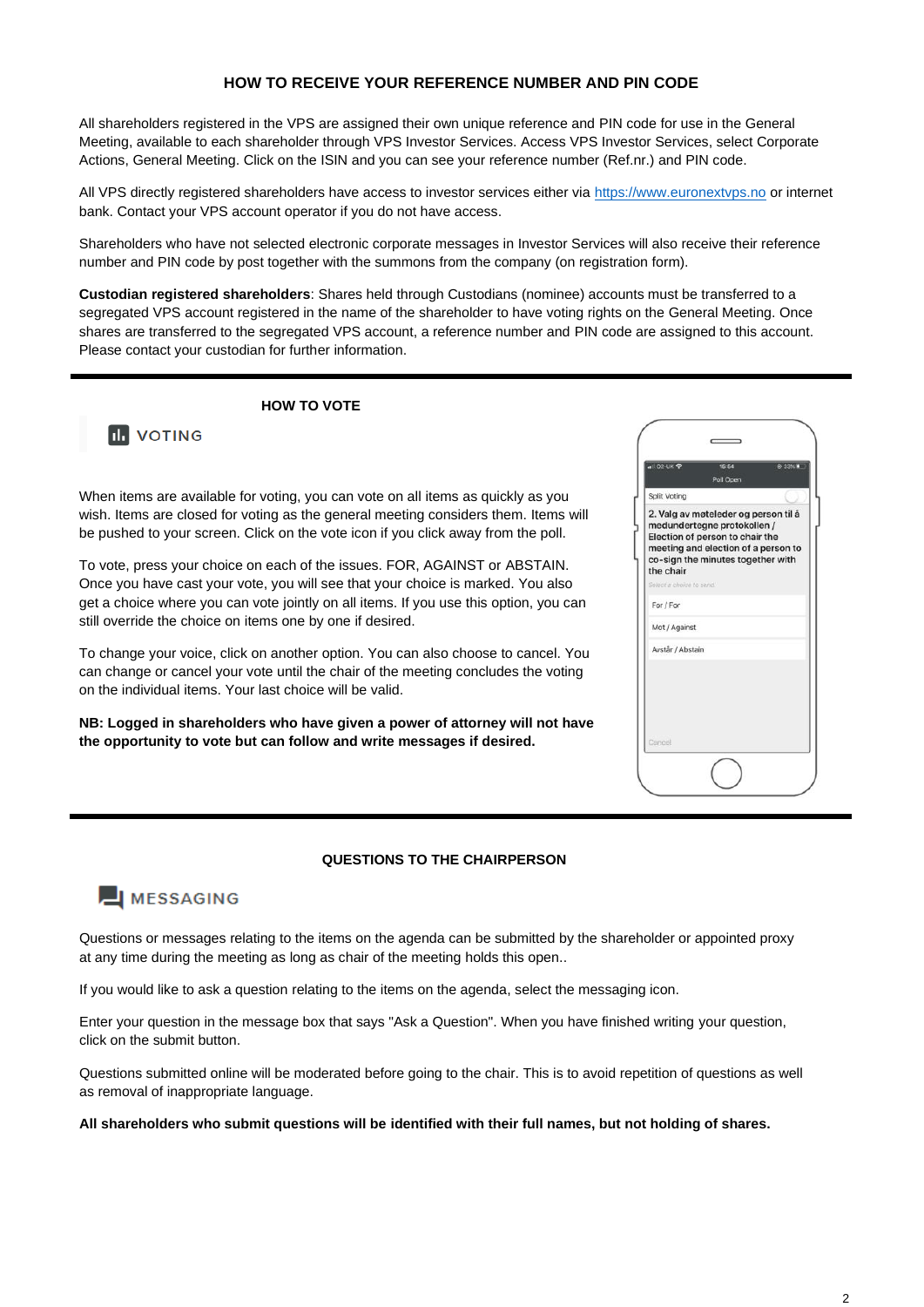# **GUIDE FOR ONLINE DELTAKELSE PÅ GENERALFORSAMLING I PEXIP HOLDING ASA 21.04.2022**

**Pexip Holding ASA vil gjennomføre generalforsamling den 21.04.2022 kl. 17:00 som et digitalt møte, hvor du får muligheten til å delta online med din pc, telefon eller nettbrett. Nedenfor følger en beskrivelse av hvordan du deltar online.** 

**Vi gjør samtidig oppmerksom på at du også, har mulighet til å gi fullmakt før møtet. Se innkalling for nærmere detaljer for hvordan gi fullmakt. Om du gir fullmakt kan du fortsatt logge deg på generalforsamlingen for å følge med samt stille spørsmål, men du vil ikke få muligheten til å stemme på sakene.**

Ved å delta online vil aksjonærer få direktesendt webcast (lyd og video) fra generalforsamlingen, mulighet til å stille skriftlige spørsmål, samt avgi stemme på hver enkelt av sakene. Sikker identifisering av aksjonærene blir gjort ved å bruke det unike referansenummeret og PIN-koden som tildeles hver aksjonær og fullmektig i Verdipapirsentralen **(Euronext VPS)** for generalforsamlingen.

Ingen påmelding er nødvendig eller ønskelig for aksjonærer som vil delta online, men aksjonærer **må være logget inn før generalforsamlingen starter.**

**Aksjonærer som ikke finner sitt Referansenummer og PIN-kode for pålogging eller har andre tekniske spørsmål er velkomne til å ringe DNB Bank Verdipapirservice på telefon +47 23 26 80 20 (mellom 08:00-15:30), eller sende en epost til [genf@dnb.no](mailto:genf@dnb.no)**

# **HVORDAN FÅ TILGANG TIL GENERALFORSAMLINGEN ONLINE**

For å kunne delta online må du gå inn på følgende nettside: **[https://web.lumiagm.com](https://web.lumiagm.com/)**

enten på din smarttelefon, nettbrett eller pc. Alle store kjente nettlesere, som Chrome, Safari, Edge, Firefox etc. støttes.

Skriv inn **Møte-ID**:163-206-249 og klikk **BLI MED PÅ MØTET**

Du må så identifisere deg med.

a) **Ref. nummer fra VPS for generalforsamlingen**

#### b) **PIN-kode fra VPS for generalforsamling**

Du vil ha muligheten til å logge inn en time før generalforsamlingen starter.

Når du er logget inn kommer du til informasjonssiden til generalforsamlingen. Her finner du informasjon fra selskapet og hvordan dette fungere teknisk. Merk at du må ha internettilgang under hele møtet.

| <b>ANTIQUE</b><br>46.19<br>ш        | In worker concretions (A) 4<br>a.<br>o Dresser<br>A. D. & adversarias contracts                                                                                                                                                                                                                                                                                                                                                                                                                                                          |
|-------------------------------------|------------------------------------------------------------------------------------------------------------------------------------------------------------------------------------------------------------------------------------------------------------------------------------------------------------------------------------------------------------------------------------------------------------------------------------------------------------------------------------------------------------------------------------------|
| Ref nr. fra VPS<br>Pin kode fra VPS | $\mathbb{Z}^n$<br>E monas<br>\$ mone<br>18<br>de Less Forestolen<br>INFORMATION ON MINIMUM DEVANS AGEN LICE!                                                                                                                                                                                                                                                                                                                                                                                                                             |
| Login                               | DRESALTAMES<br>. Investments a left-import of bands 4,44 pd semigration of<br>This brigge out at species due authorities per abbrances are appropriate en approp.<br>The separation of the summary plantation for a series and<br>The Lighthairs discussionly only of P. Books<br><b>HEALANNA</b><br>This deterministic particularly state demonstration may that distinct will paster simula in the activity of the state and the state of the state of the state of the<br>some about an externoon after the statutes<br>Hield shipper |
|                                     | Ter typost et eller Olgangerig savine Admissiblessings fres de relativit mals. Order de<br>And a collision was called a fiber containing and<br>---                                                                                                                                                                                                                                                                                                                                                                                      |